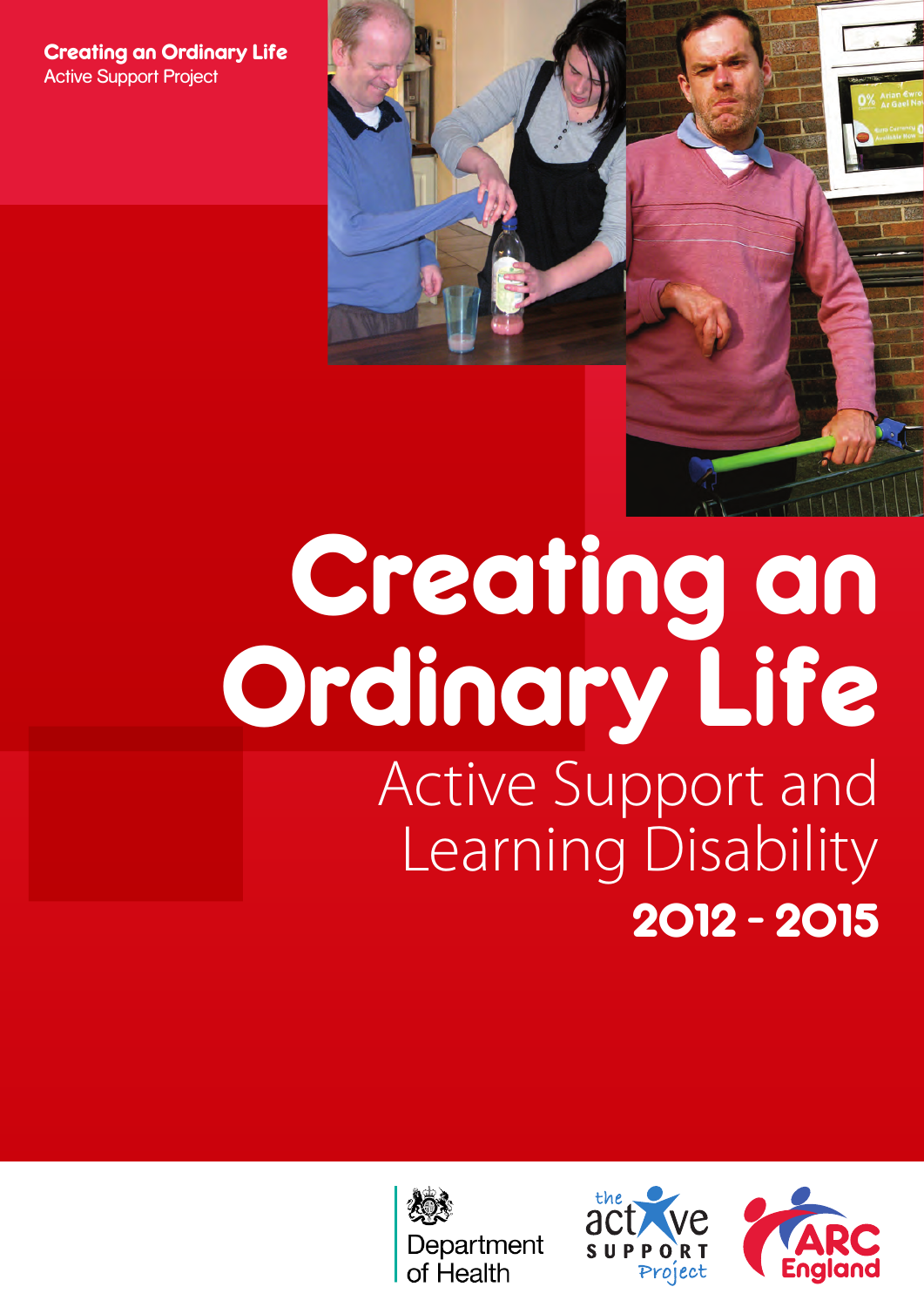## Acknowledgements

We would like to thank the following for their support and encouragement:

The Department of Health

Members of the Active Support Advisory Group: Sue Collingwood, NCHA Julian Fennell, Mencap Rose Gray, Autism Care UK Gemma Grant, The Challenging Behaviour Foundation Deborah Jenkinson, Derbyshire County Council, Edwin Jones, Abertawe Bro Morgannwg University Health Board Kathy Lowe, Abertawe Bro Morgannwg University Health Board Gary Saunders, Department of Health Andrea Wiggins, Avenues Group Sarah Carberry, Avenues Group Kelly Strouther, Perthyn

Staff, managers and service users at our project services in:

Allied Healthcare Autism Care UK Broadoak Group CareTech Chescombe Trust Devon County Council Edward Lloyd Trust Flexible Support Options Halas Homes Life Opportunities Trust Livability Martha Trust National Autistic Society Nottingham Community Housing Association (NCHA) Perthyn Prospect Housing and Support Prospects Quality Care Robert Owen Communities Somerset Care

Published by ARC Ltd. 2015

Copyright © 2015 ARC

All rights reserved. No part of this publication may be reproduced, stored in a retrieval system or transmitted in any form or by any means (electric or mechanical) including photocopying, recording or otherwise, without prior permission of the publishers.

The formal responsibility for the contents of the publication rests with ARC.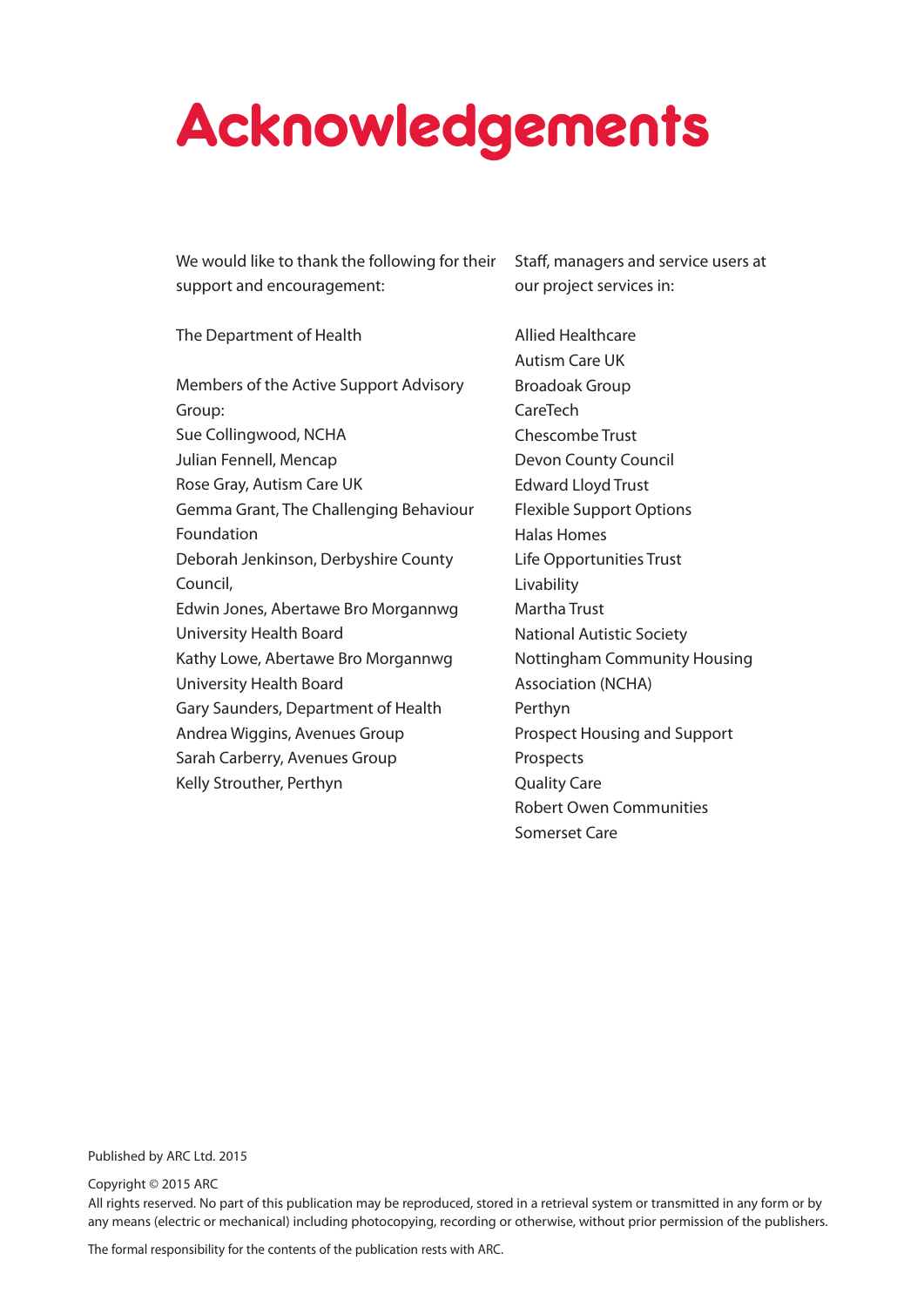## **Contents**

| <b>Report:</b> |  |
|----------------|--|
|                |  |
|                |  |
|                |  |
|                |  |
|                |  |
|                |  |
|                |  |
|                |  |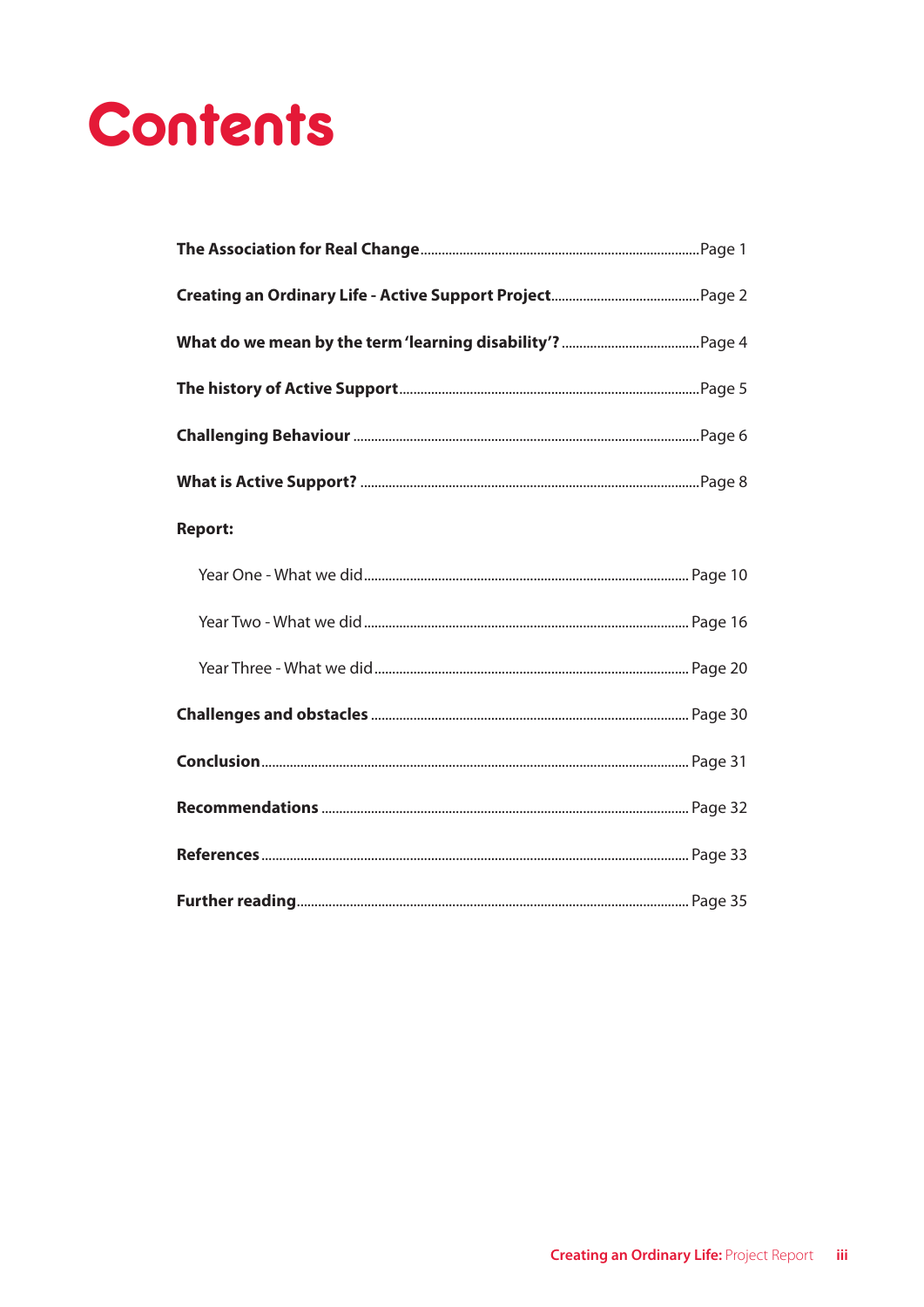The Association for Real Change exists to improve the quality of life for people who have a learning disability by supporting anyone who is involved in the planning or delivery of support and services.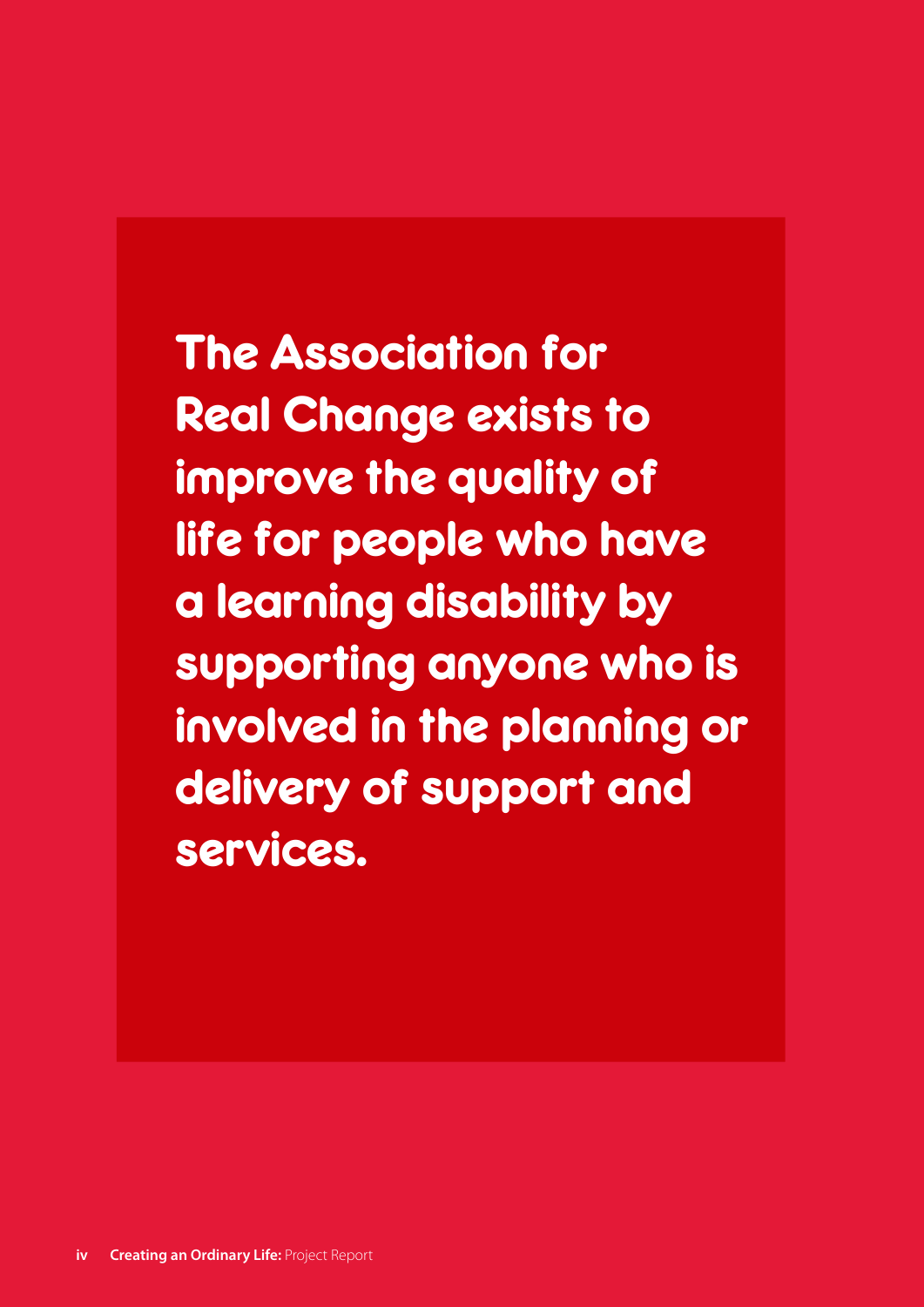## The Association for Real Change (ARC)

Association for Real Change (ARC) is a leading umbrella body representing service providers in the learning disability sector.

We provide a range of services such as high quality information, networking opportunities, learning disability training, qualifications, publications, and Disclosure checks.

Association for Real Change is committed to promoting best practice within the learning disability sector and we work with others such as the Department of Health, Skills for Care, Big Lottery Fund and Comic Relief through a range of projects.

**Association for Real Change works in England, Northern Ireland, Scotland and Wales.**

#### ARC's Beliefs

- **1.** We believe that everyone should be treated equally and, as unique individuals, everyone makes valuable contributions to society.
- 2. We believe that person centred values and models of support are the best way to improve people's quality of life.
- **3.** We believe that everyone should have the support they need to be included in their local community.
- **4.** We believe that people should have the opportunity to be involved in how their support is planned and delivered at both a local and national level.
- **5.** We believe that everyone who plans or delivers support should have access to the knowledge, experience and skills they need to continually improve what they do.
- **6.** We believe that people's quality of life can be improved by supporting those who plan and deliver support to work effectively in partnership with each other and with the people they support.
- **7.** We believe in the capacity of those who plan and deliver support to continually reflect and change their practice to improve what they do.
- 8. We believe that people are best placed to make informed choices about how they live their lives.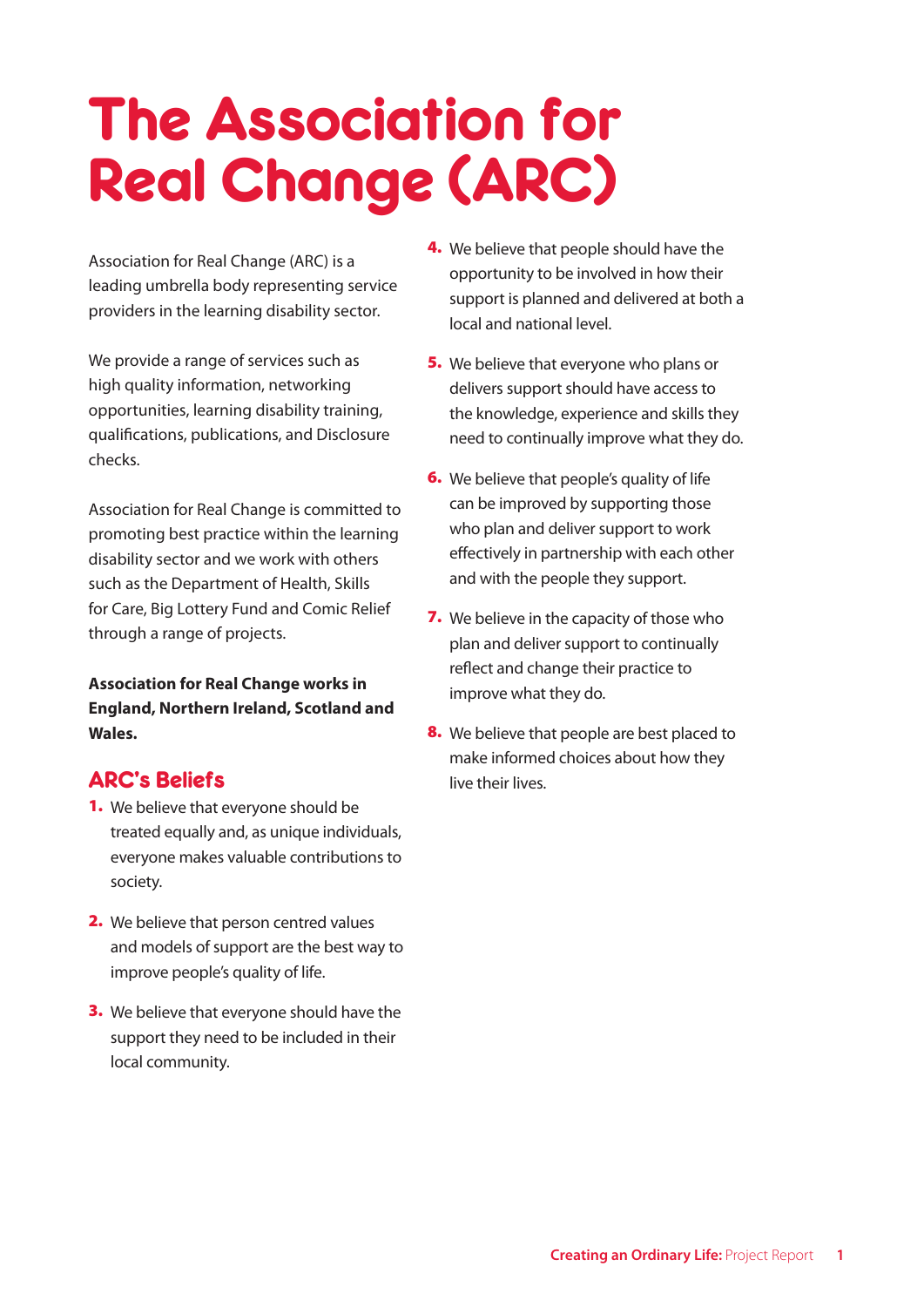

# Creating an Ordinary Life Active Support Project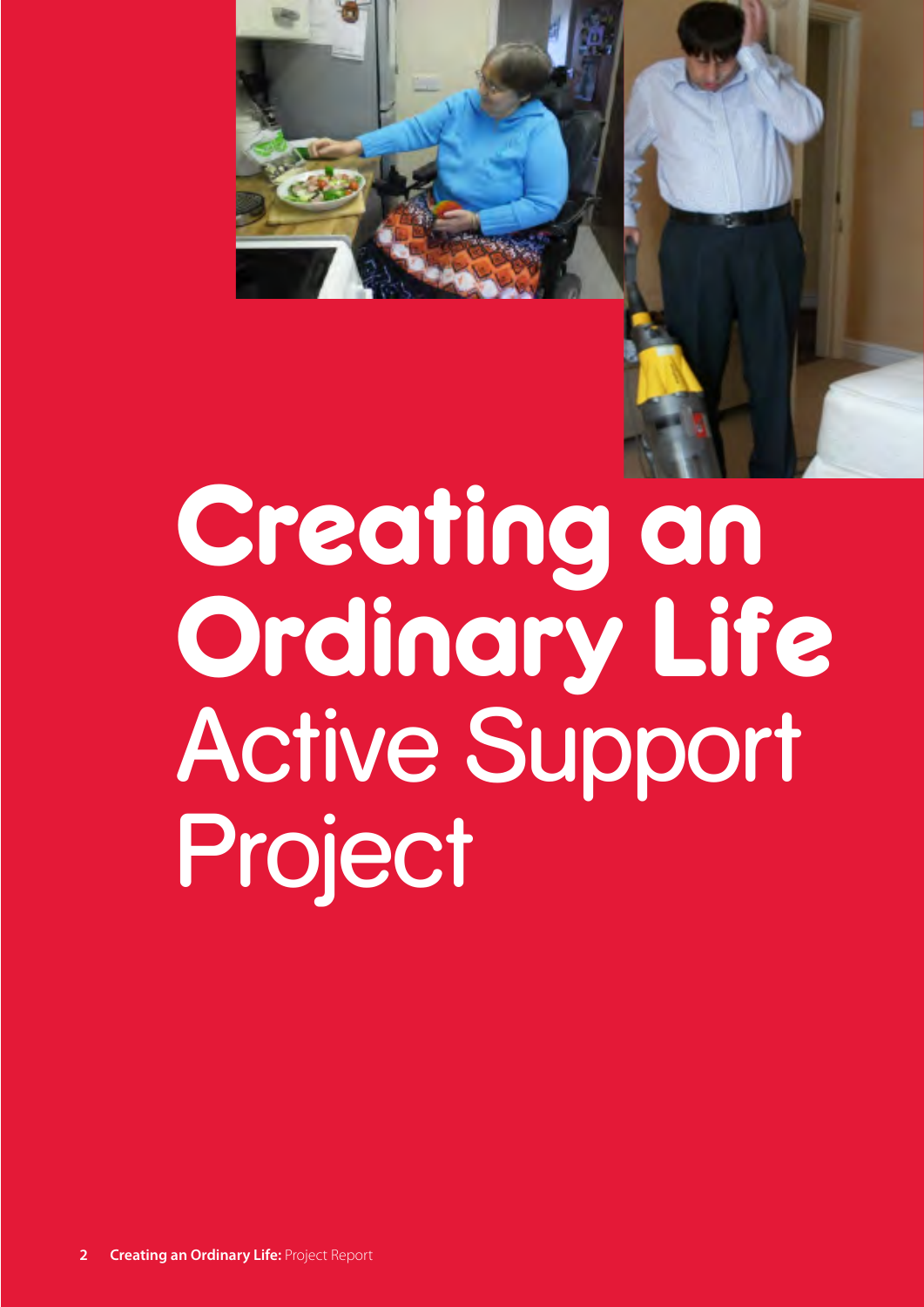# Background

In March 2012 The Association for Real Change (ARC) made an application and was successful in securing funding from the Department of Health - Innovation, Excellence and Strategic Development Fund to run a three year project. The main focus of the project was improving long-term care and support for people with learning disabilities supported by a team of support staff.

The project would support teams to use methodologies of Active Support (AS).

#### The main aims of the project:

- • Enable staff to engage people with a learning disability/autism and/or mental health to take a more active part in their own lives – at home in the community
- • To build confidence and self esteem of people being supported as well as staff teams
- • Maintaining current skills of people in services
- • And an opportunity to learn new skills
- Improvement in health  $-$  (this would be an expectation of using methodologies of Active Support)
- • Improvement in independence and choice making
- • Reduction in behaviour that is challenging the service
- • Reduction in staff support
- Reduction in staff turn over

The project commenced in April 2012. In total there were 30 services across England who registered on the project. All the services received tailored support for managers and care staff in Active Support practices.

The range of services registered on the project included those in: learning disability supported living services, enablement services, mental health, autism and day opportunity services.

After three years the project has been evaluated and documented. The outcomes reported in this document mirror much of the research relating to Active Support over the last 30 years.

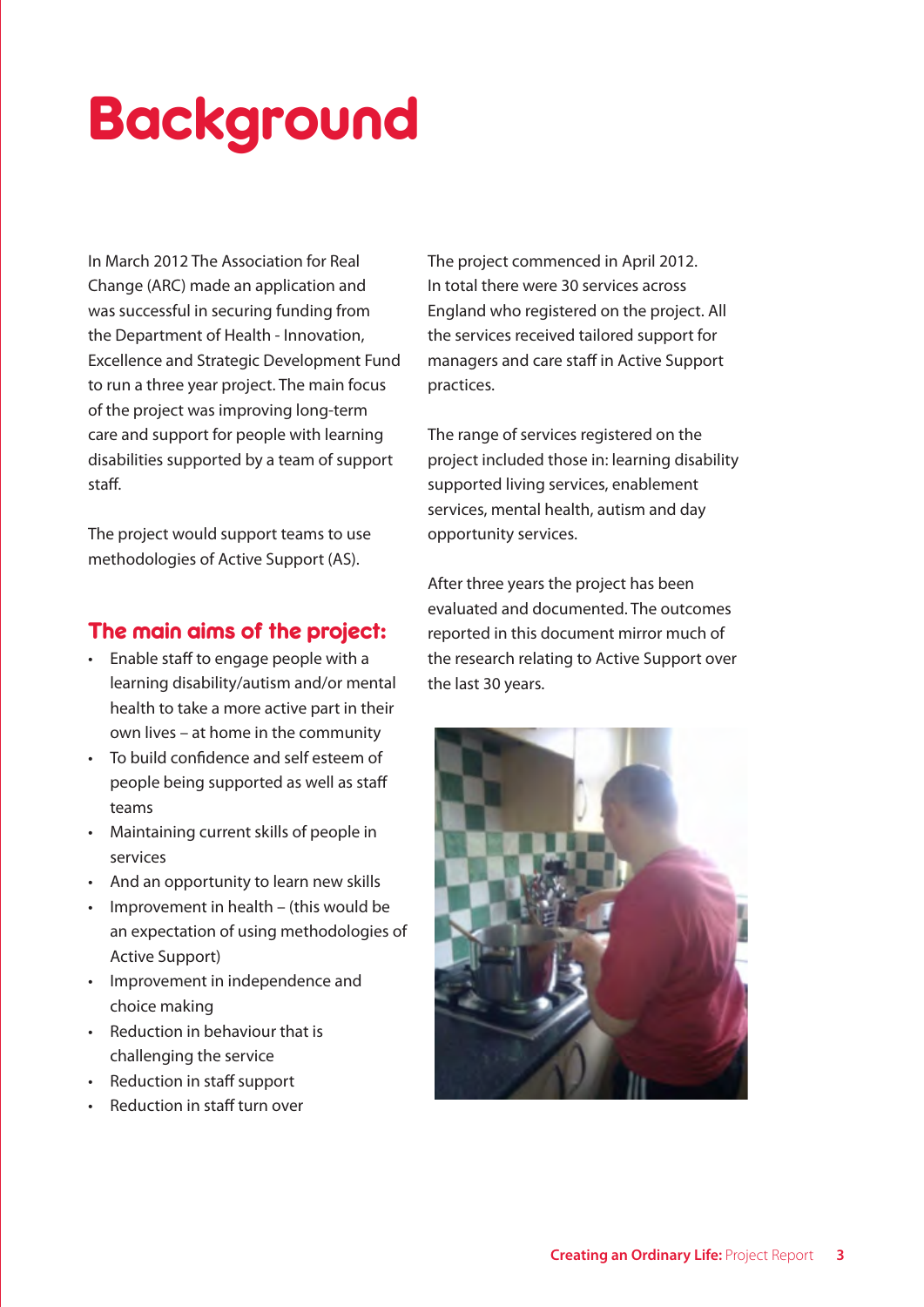## What do we mean by the term 'learning disability'?

Mencap state that a learning disability is one of the most common forms of disability in the UK and go on to define learning disabilities as follows:

*A learning disability is a lifelong disability acquired before, during or soon after birth and affects someone's ability to learn, communicate (which may be seen as behaviour that is challenging) or do everyday things. People with a learning disability find it harder to learn and understand. Some people need help with everyday tasks like getting dressed, eating, cooking, personal care, getting a job or social skills.* 

*Other people with more severe or profound learning disabilities may require 24-hour care and support, particularly those with physical disabilities.* 

> Complex Needs is the term applied to the range of multiple and additional needs that people with learning disabilities may have. This can include people with profound and multiple disabilities and people whose behaviour presents a challenge. However, people's needs are not fixed. They may develop more complex needs in later life or may display less behaviour that is seen as challenging once appropriate support is given. (Valuing People 2013). Individuals who have a label of learning disabilities

can and should be described in many other ways including, friend, neighbour, relative, colleague, community member, partner, employee, parent. A label describes one aspect of a person, but does not capture the whole person (BILD 2013).

For people with more complex needs, equality of access and opportunity usually means that specific adjustments need to be made and this may include very specialised support, which is commonly intensive and ongoing. However lack of understanding and aspiration about what can be achieved sometimes leads to an assumption that people will be passive recipients of care throughout their lives, as opposed to people who can make decisions and live as empowered citizens in our society. With the right support this is achievable.

It is important to understand that people with a learning disability are individuals with unique personalities, likes and dislikes, goals, and aspirations. Even people with the most profound learning disabilities can be engaged in the routines that make up everyday life. They will just need the right and effective support.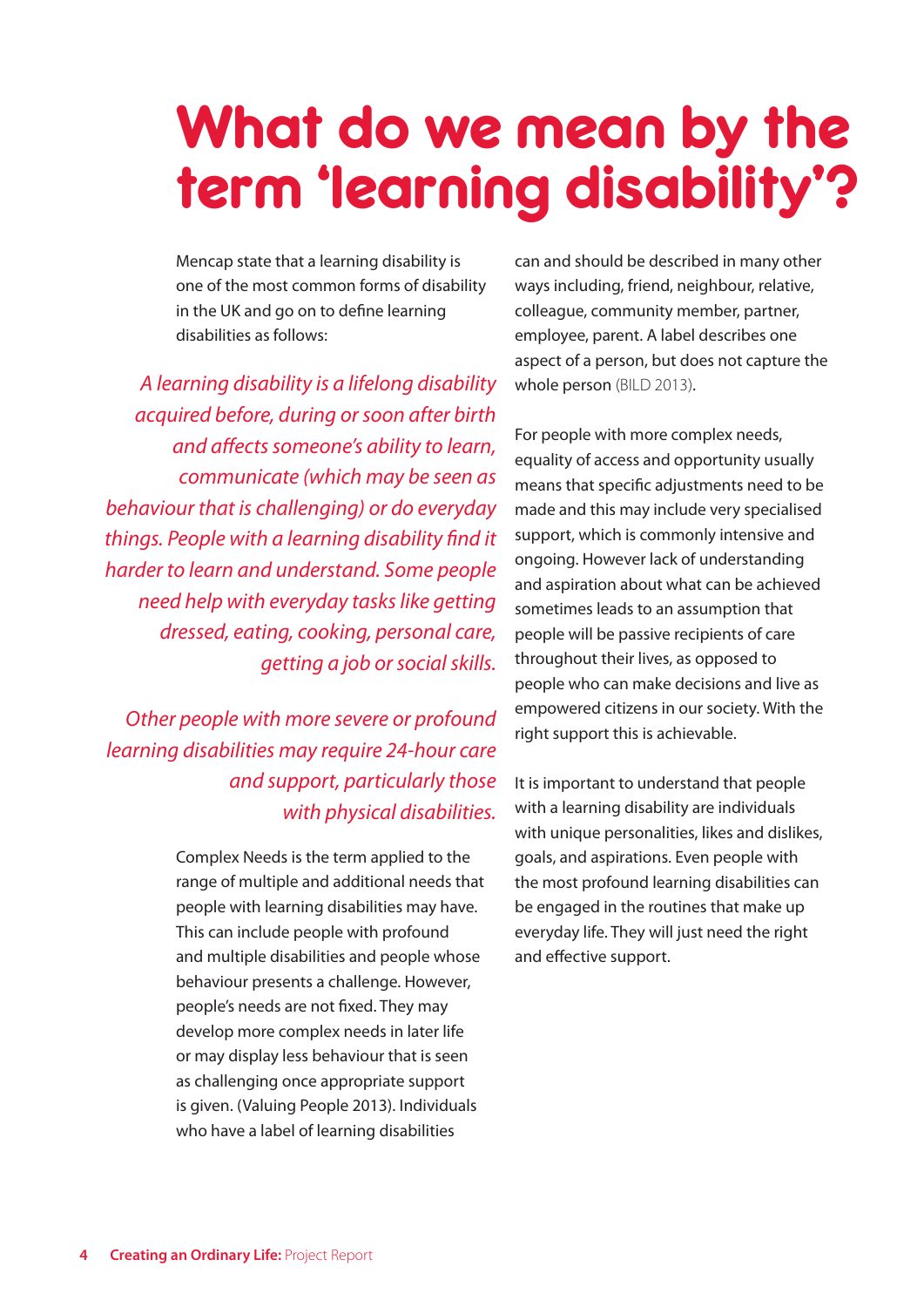## The history of Active Support

Certain principles of how to support and enhance the quality of life of people with learning disabilities have become widely recognised. Central to these are the notions of 'ordinary living' and the right to a lifestyle valued by society in general and these have been identified as:

- • Being part of a community
- • Having a network or relationships involving family and friends, having continuity in relationships
- • Having opportunities to develop, have different experiences and develop competencies
- • Having choices and control over life
- • Being given status and respect and
- • Being treated as an individual (Welsh Centre for Learning Disabilities, 1996 Schalock et al 2002)

Central to these outcomes is the day to day experience of people in services. Personal development is achievable if people take part in activities which broaden their experiences, develop new skills and even have an opportunity to try something new. Relationships depend on meeting people and interacting with people which contributes to having an ordinary life (Bellamy et al 1990). The same would apply to the other list of values or outcomes above including the four principles – rights, independence, inclusion and choice from the 2001 White Paper Valuing People (Department of Health 2001). The only way these outcomes can be achieved for people with learning disabilities is to have support

from a skilled workforce who understand person centred approaches.

In the 1980's as Governments began to endorse programmes of support that would better promote people to have an ordinary life and move out from the Institutions and long stay hospitals. It was presumed that people's lives would automatically improve simply by living in a smaller home in the community. For some people, these improvements did happen, but for others nothing much changed. They were still disengaged from the activities that make up an ordinary life.

(It must be remembered that disengagement is not the ability or inability of the person, but is contingent on the skill and motivation of the staff team to engage and support the person in the right way. Equally importantly, the skill and motivation of the staff team is contingent on having a manager/team leader or practice leader with the right motivation and skills to support their team).

Research continues to show that most of the day to day activities in both residential and supported living services are being undertaken by support staff, especially for people with more complex needs, with the people being supported frequently spending hours at a time disengaged with no focus or interaction. Their lives do not resemble anything like an "ordinary life".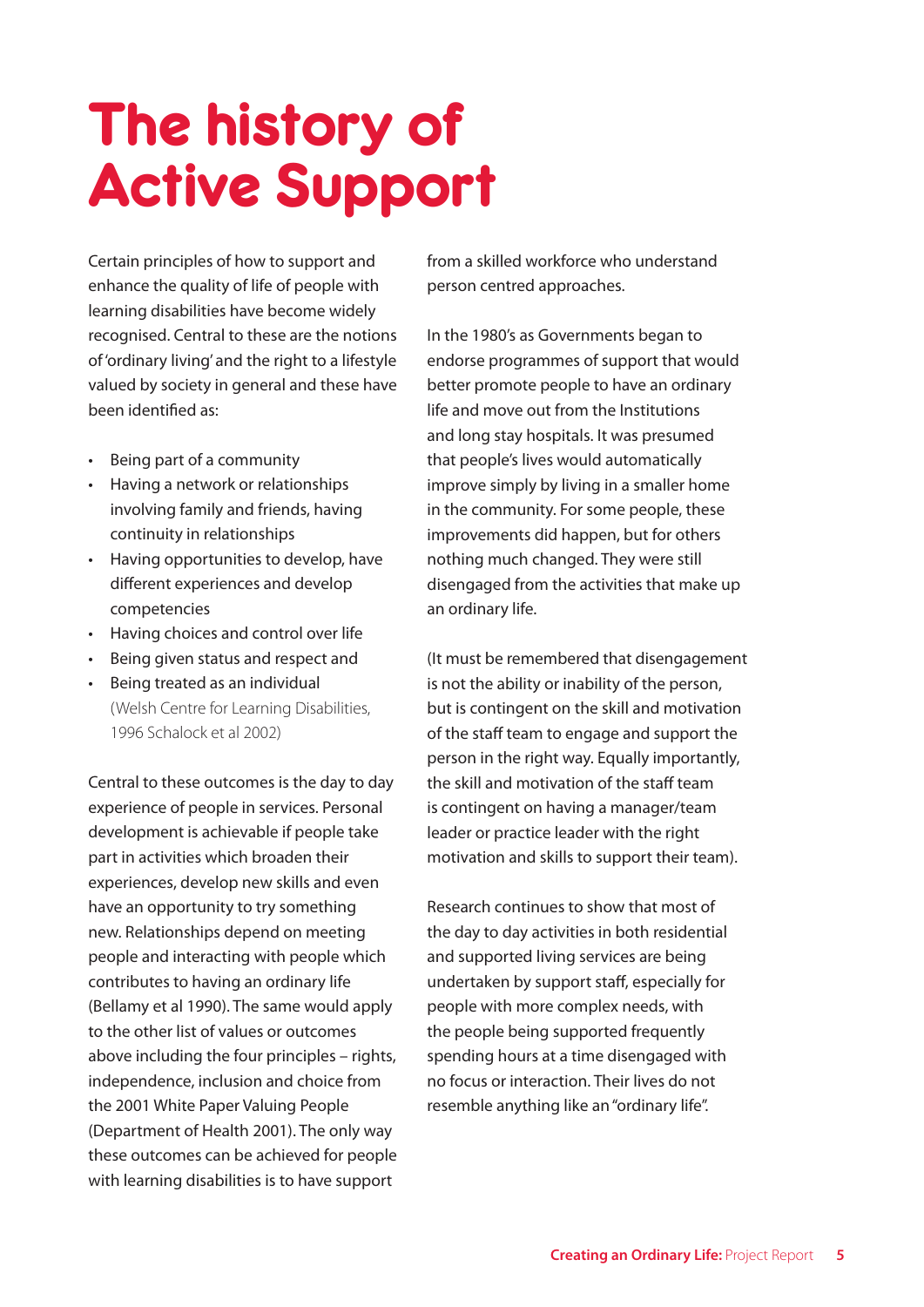# Challenging Behaviour

Some people with learning disabilities can display behaviour that is challenging and huge amounts of money are expended (by both health and social services departments purchasing or funding), on forms of accommodation that are designed to contain and control behaviour. Professor Jim Mansell's report ('Services for people with Learning Disabilities and Challenging Behaviour or Mental Health Needs' 2008) was particularly clear that the cause of challenging behaviour most commonly lies at the door of poor services that fail to adequately engage people in its service in activities that make up daily life.

Mansell noted that:

- • the dominant model of support in services for people with learning disabilities is relatively unskilled caring and 'minding'.
- • environmental risk factors (such as poorly organised and trained staff) are widespread among services
- • the evidence found that staff do not generally interact with the people they support in a way that enables the person to achieve greater levels of independence participation or integration.
- • the amount of support received by the person is relatively low (about 9 minutes in every hour) and facilitative assistance much less (1-4 minutes an hour on average).

where individuals with problems are cared for in environments that do not respond well to their needs, challenging behaviour is likely to develop and remain in the person's repertoire. ('Services for people with Learning Disabilities

and Challenging Behaviour or Mental Health Needs' 2008)

A central premise is that most typical members of society with or without a learning disability spend most of their time participating in various types of activities throughout their day. Some activities are more motivational than others, some easier. Having a variety of activities and responsibilities make our lives ordinary and balanced. People with learning disabilities especially people with more profound learning disabilities will need support to do most of these ordinary activities which may take place at home in the community or by building friendships, relationships, getting a job etc.

Taking part in activities is the basis for personal growth and development, an opportunity to form new relationships, increase social inclusion, education/work and independence. Sometimes staff think that the people they work with do not have the right skills to do an activity or feel a need to undertake these activities themselves. Hence the person being supported is not involved in their own lives.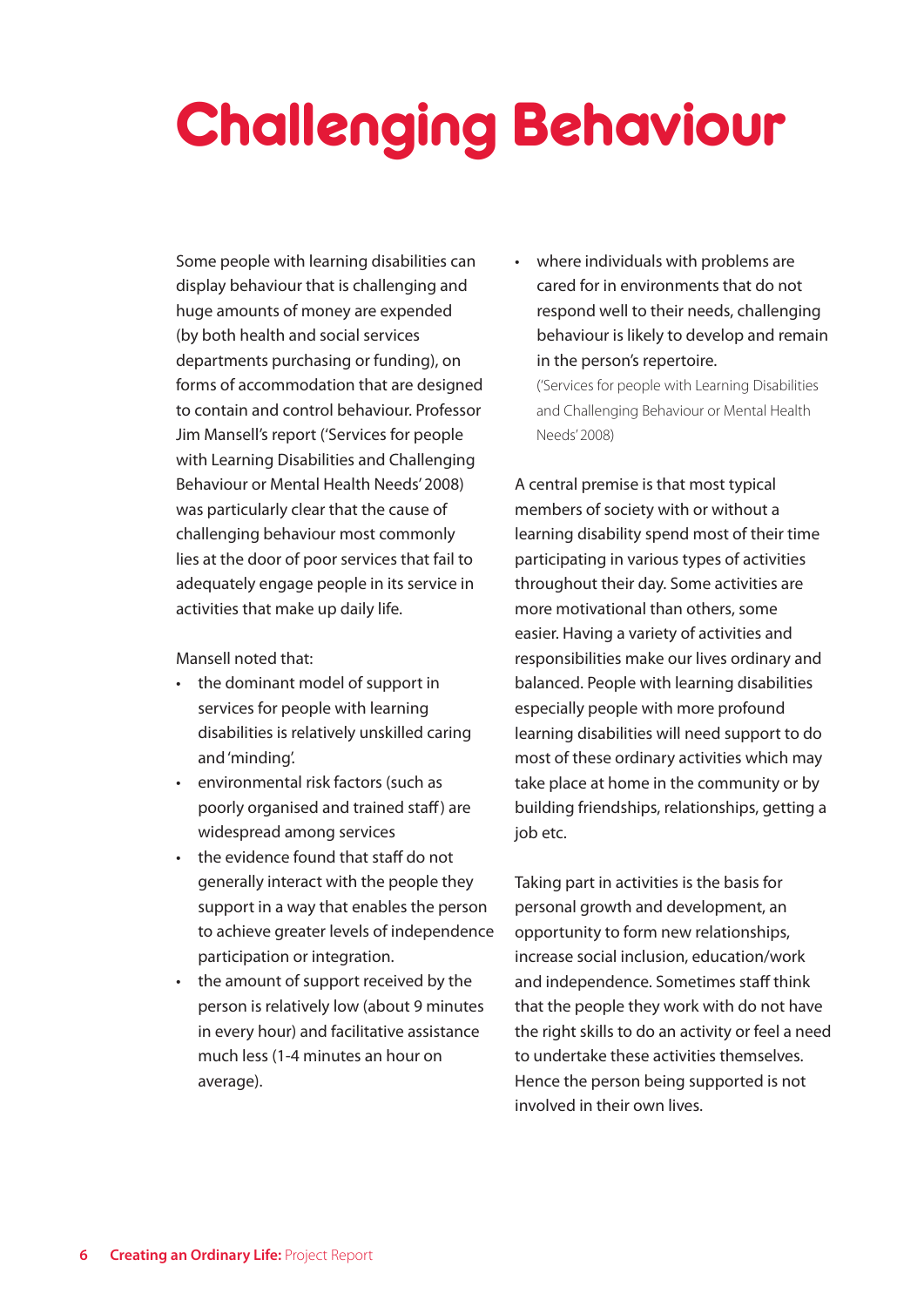Active Support changes the mind set of support. Staff begin to see everything in life as an activity or an opportunity for a person to take part. They begin to look at activities as having steps and each step is as important as the other. Just being able to do one step is an achievement.

The move to identify models that increased engagement and involvement for people with learning disabilities began in a project in Andover (England) (Mansell et al, 1987b). In 1987, the method of support that began in Andover was first defined as 'active support' (Brown, Toogood and Brown, 1987; Jones et al, 1996; Mansell et al, 2005)

Active Support is still one of the most researched areas relating to people with learning disabilities that conclusively demonstrates, that where staff used the tools and methodologies inherent in Active



#### Support, people do have a better quality of life.

(Felce et el 1986; Mansell and Perry1994; Thompson et al 1996; Jones et al 1999; Fence et al; Mansell et al 2003,2008; Sancliffe et el 2007).

#### Results taken from United Response 2006

'The results show that person-centred approaches have resulted in the people supported by United Response being significantly more engaged in everyday activities, with the greatest change being seen among people with the most complex needs. In 2000, 35% of people were largely disengaged; this reduced to 14% in 2005/2006. The number of people engaged for more than 50% of the time increased from 13% to 31%"

(Developing person-centred approaches so that people can be more included, Bev Ashman Dr. Julie Beadle Brown 2006).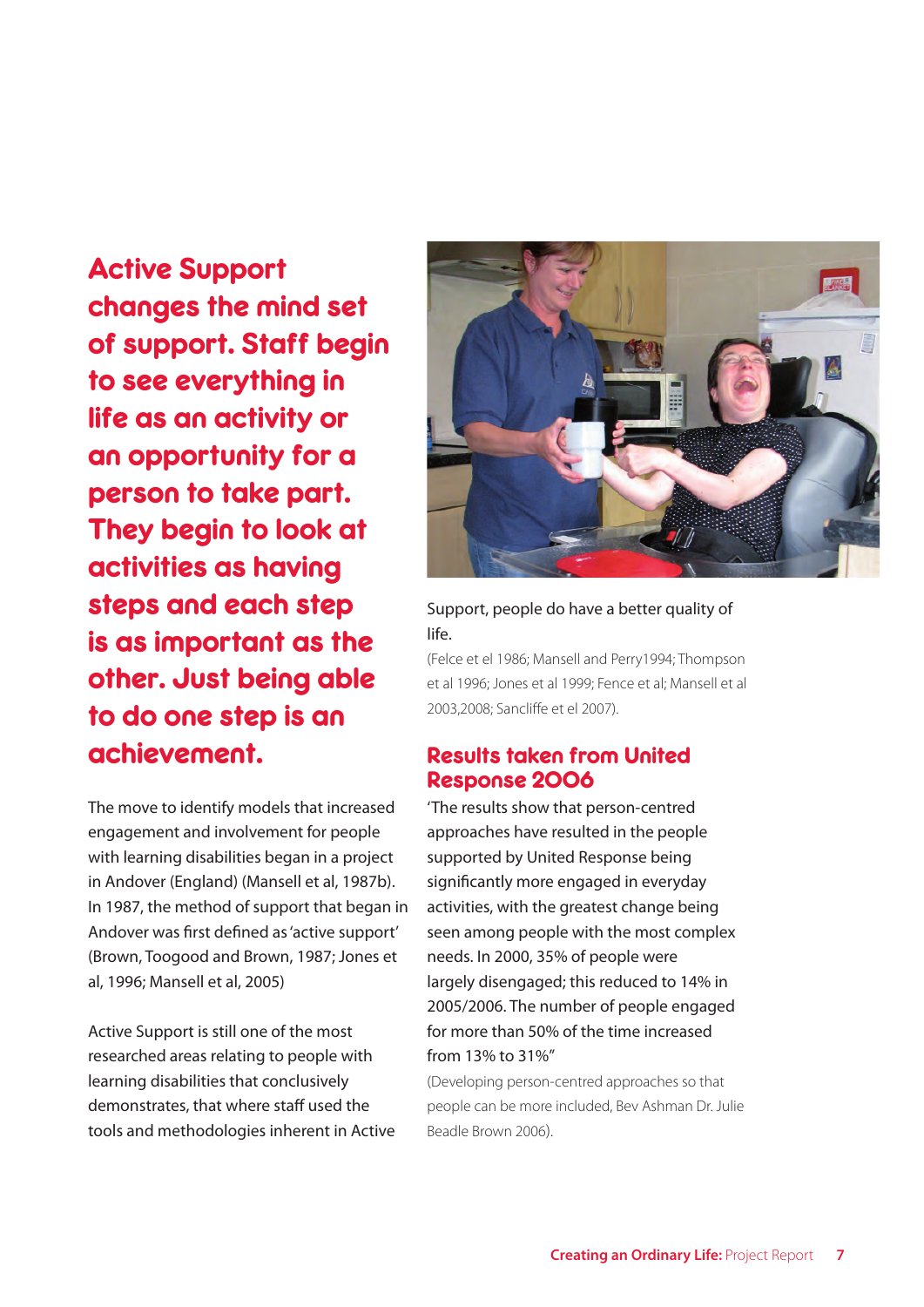## What is Active

**Active support** is a methodology of support that is person-centred. It provides structures and routines that increase opportunities for people with learning disabilities to engage in age-appropriate activities that make up an ordinary life. Active Support provides people with support that is commensurate with their abilities. The methodologies of Active Support are applicable to all support settings, not just people with learning disabilities.

Active Support is a proactive strategy for reducing behaviour that challenges. Where Positive Behaviour Support is delivered in services its effective implementation is dependent on a number of service characteristics that are inherent within Active Support methodologies. (Mansell et al 2005)

#### Person Centred Planning and Person Centred Action

In 2001 the Department of Health published a new White Paper (Valuing People) that set out a strategy for the development and delivery of health and social care services for people with learning disabilities in England. A central component of this strategy was to introduce Person-centred Planning (PCP) as a means of increasing the extent to which supports were tailored to the needs and aspirations of people with learning disabilities. This strategy is also prominent in the Welsh Policy review (Fulfilling the Promises, 2002), the Welsh Government's Service Principles and Service Responses (LDIAG, 2001 and WAG, 2004) and the Scottish The Same as You (Scotland Department of Health 2000).

PCP is a tool for services to find ways of listening to people to find out what is most important to them and what they want from their lives. However, some people may not be able to say what they want and may need support from families, friends and people who know them well. At the core of successful PCP is working with people to help them identify and achieve the things they want to do, need to do or have to do so that they have an ordinary life. Done well, PCP gives a sense of longer-term direction in a person's life and provides the bigger picture about what the person wants. The service then needs to support the person achieve the plan. **Active Support enables this to happen.** 

One of the problems is that, although an increasing number of people with learning disabilities now have a Person Centred Plan, staff can and do struggle to turn these plans into action, particularly for people with profound learning disabilities. However, because Active Support is based upon the individual needs, abilities and potential abilities of each person, it is fundamentally person-centred in its approach. It shows staff how to adapt their behaviour to work with each person they support as unique.

Active Support works successfully as a stand-alone approach and, where pertinent, works successfully when used concurrently alongside PCP, positive behaviour support (PBS) and total communication. Active Support enables teams to turn planning into action, so enabling positive and measurable outcomes.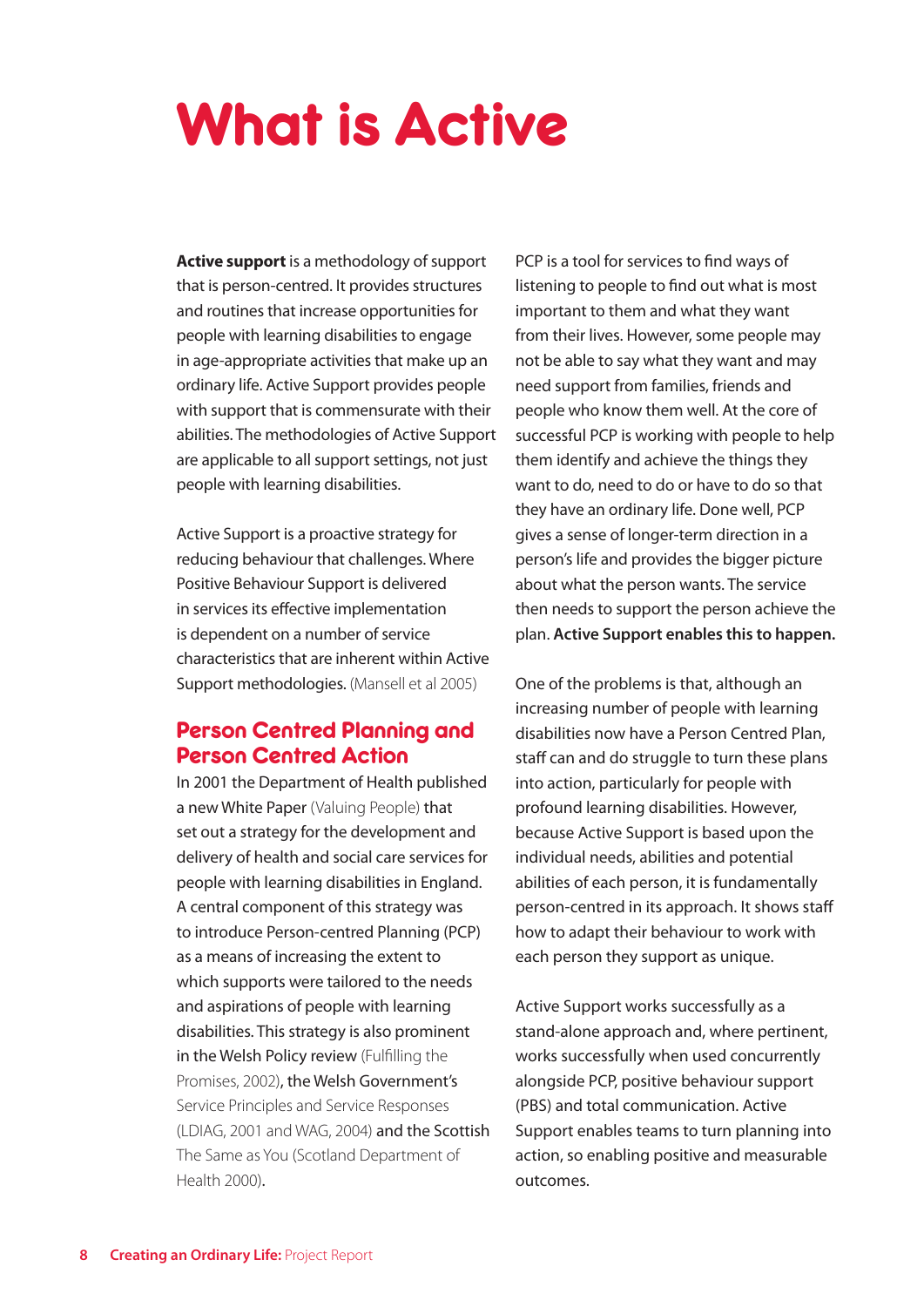Active support is a methodology of support that is person-centred. It provides structures and routines that increase opportunities for people with learning disabilities to engage in age-appropriate activities that make up an ordinary life.

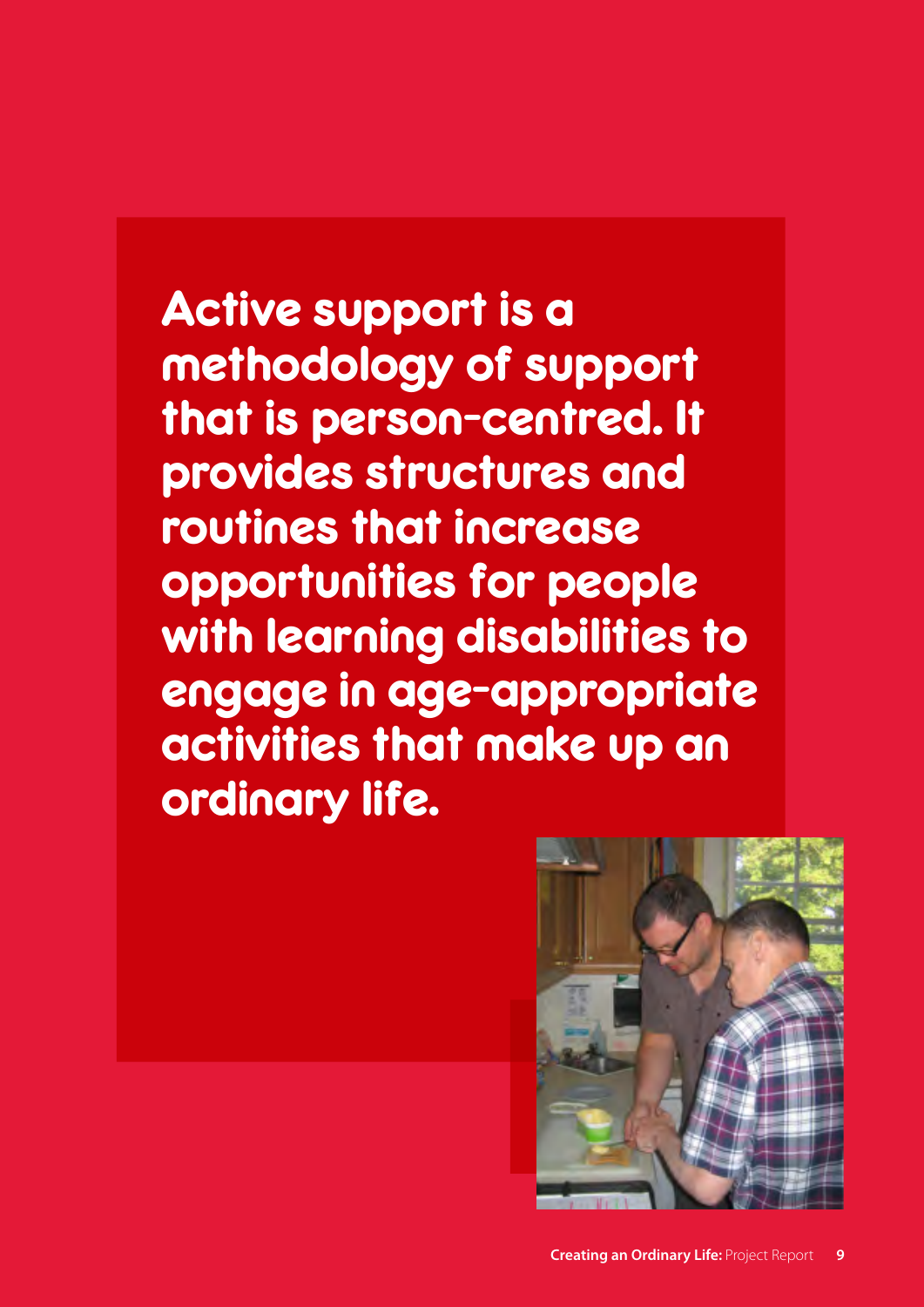# Year One: What we did

#### Project outputs Year One

- **• April 2012 project recruited one manager, two coordinators and an administrator.**
- **• Five presentations were delivered.**
- **• Yahoo email communication set up.**
- **• Advisory Group established.**
- **• Ten services registered onto the project from the East and West Midlands.**
- **• Education and coaching delivered to project services.**
- **• Project services registered onto the E-Forum.**
- **• Two newsletters compiled and delivered (the second one having contributions from the services discussing emerging progress).**
- **• A further 20 services recruited from across England for the project.**
- **• 160 staff in total attended support session for Active Support in Year One.**
- **• A total of 80 clients were involved in the ten services for year one.**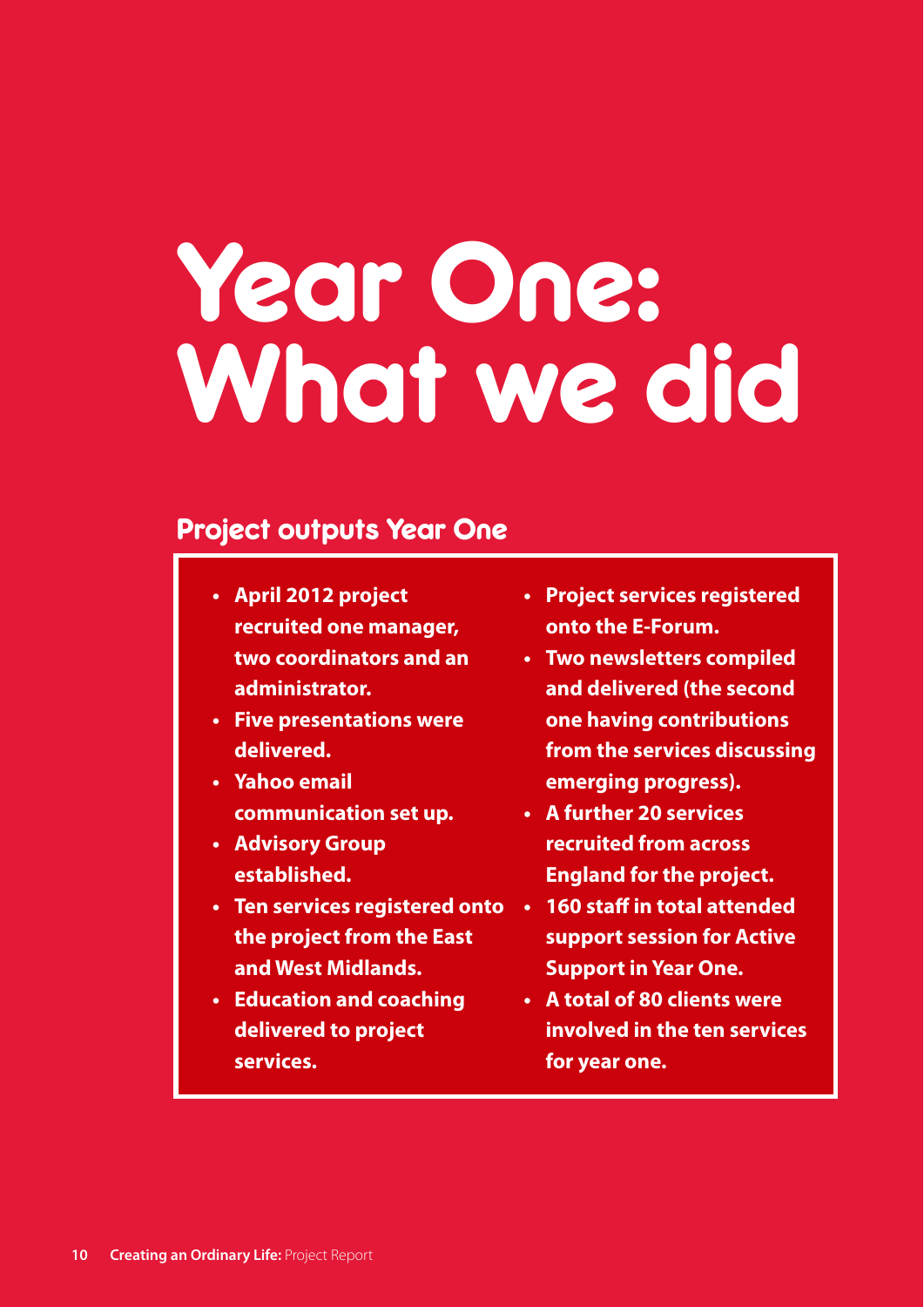November 2012 the project recruited ten services who would be the pilot services for the project and came from:

- • Supported living
- • Day opportunities
- • Mental health services
- • Targeted support.

The services supported people with a range of learning disabilities including profound and multiple disabilities and or autism, mental health and/or dementia.

#### Advisory Group

Support for the project was provided by an Advisory Group which included representation from specialist providers' services, academics working in the field of positive behaviour support and active support, commissioners, family representative and representation from the Department of Health. The Advisory Group met twice a year throughout the three years of the project.

#### Presentations

The project undertook five presentations across England to promote the Creating an Ordinary Life Project. The presentation discussed Active Support, what the project involved, the commitment, what the outcomes of the project were and what each service would have commit to.

It was also discussed that the project would be an opportunity to take forward Active

Support after the project had finished and that the provision of the 'training' and the support should only ever be seen as part of the process of Active Support. Research shows that in order for Active Support to be successful in an organisation it has to become organisational culture. This would include Active Support being:

- • integral at strategic operational and tactical levels
- • integral to outcome monitoring systems
- incorporated into business plans
- included in policies and procedures
- mandatory for all management and staff training
- • integral to organisational monitoring and reviewing processes
- • become part of supervision and appraisal processes
- • become part of staff induction and probation - looking at skills
- • being linked into all other training.

The project would also be an opportunity for services to feed back strategically regarding areas that may need to be developed should they decide to implement Active Support throughout their organisation.

The presentations provided an opportunity to gain feedback of current views of Active Support - some of the comments included:

• services felt that they were already delivering the model of Active Support and just needed to refocus their support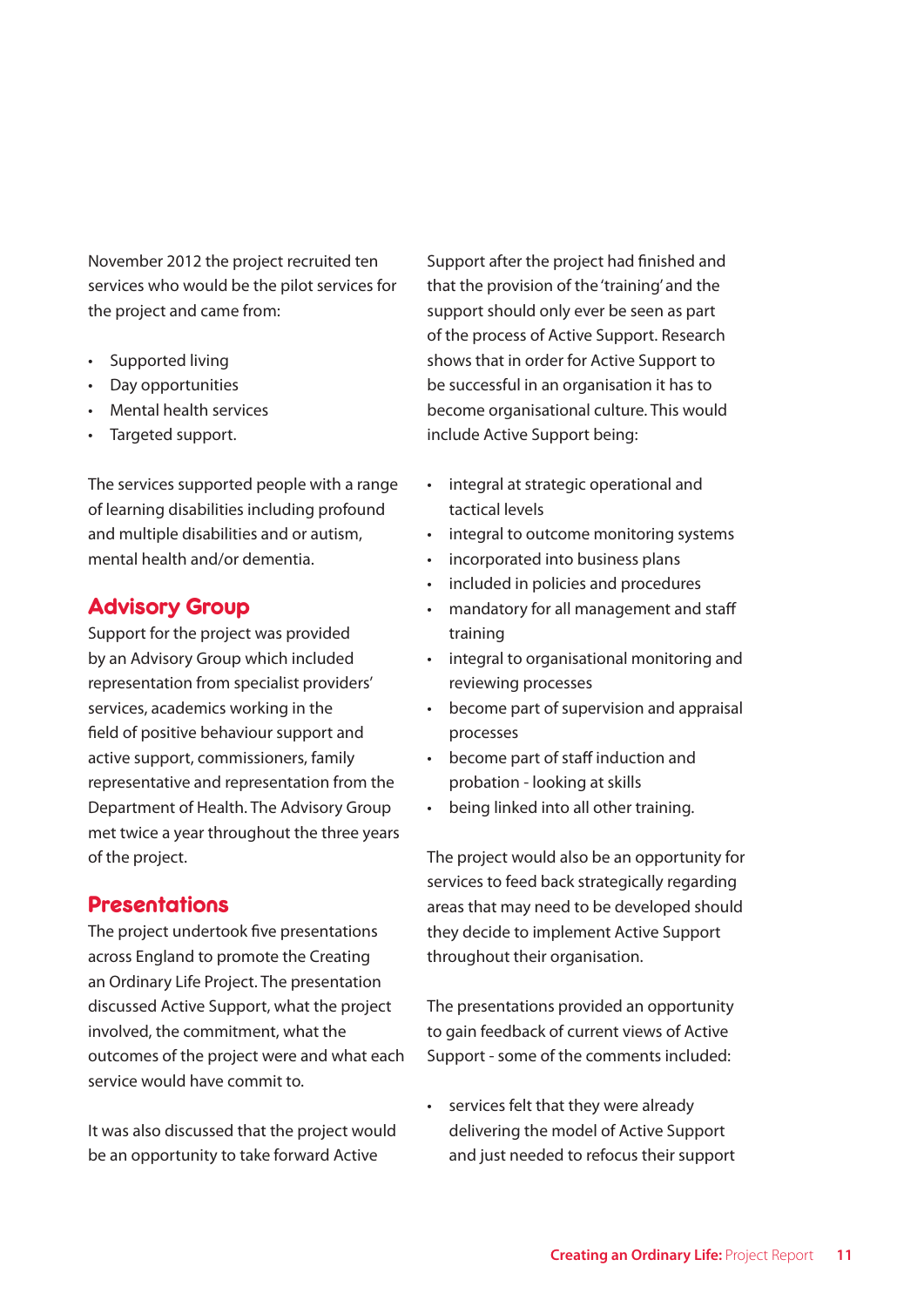- • none of the services had attended any previous Active Support tuition
- • managers did not always have time to coach and mentor staff in the service relating to Active Support
- • most services relied heavily on paperwork
- • none of the services had Active Support or experienced Active Support practitioners in their workplace or organisation
- most services relied on current training
- • all services said that everyone had a PCP or were working towards one
- • managers did say that they tell staff what they needed to do but it was not always happening.

#### December/January 2012/2013

Ten services received tailored support for their staff team and their manager on Active Support. The overview of the day was:

- • History of Active Support
- • What Active Support is
- • What it looks like in practice
- How to do it
- • Basic monitoring systems to evaluate what the team are doing
- • How you will be supported to do it!

Staff enjoyed the session and gained a lot of understanding, with comments being very positive. Some of the staff comments about what they enjoyed follow:

- "I really enjoyed participating *with activities. DVD's were an eye opener."*
- "The paperwork, information and *step by step activities."*
- • "The knowledge of the trainer."
- • "The content of the course, ideas *from the paperwork and the interaction from the group."*
- "Assisting the service user to live *an ordinary life."*

The main concerns staff were:

- "Most people we work with are *not on a 1-1 so it would be really difficult to do."*
- • "We already have loads of *paperwork to do and my manager*  saysI need to be with the service *users more."*
- • "There is not enough staff *somebody always calls in sick."*
- "People we work with have *profound multiple and physical disabilities."*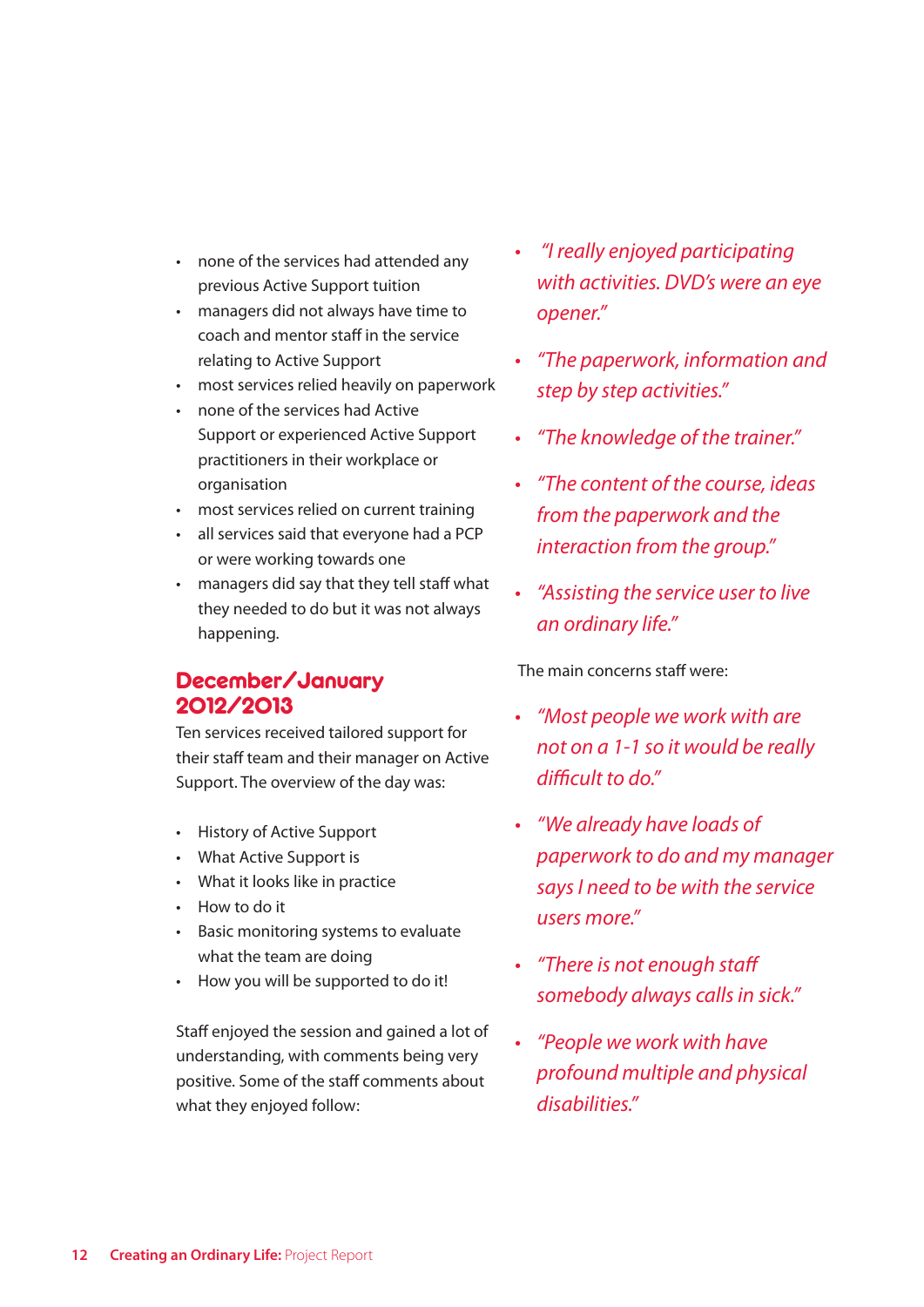- "There is not enough time in a day *to do everything."*
- "It's too risky to use kettles, irons *and knives, etc."*
- • "It's a persons choice to do what *they want they are adults."*

Research continues to shows that more staff does not equal better engagement (Dr Julie Beadle Brown).

A second day's theory and coaching was delivered to managers/team leaders. The theory day discussed the role of the manager and emphasised the paramount importance of their responsibility to ensure that Active Support was delivered in their service. Support was given to managers in using the newly acquired Active Support tools in a practical application in their workplace. Both days were thought provoking. All managers could see the importance of the role of coaching, especially when looking at staff behaviour change.

There were few concerns from managers regarding this session. Discussions were generally around:

- • Finding time to deliver coaching
- • Having the confidence and skills to coach staff found the role play (after their initial terror) and the paperwork was very useful especially when linking into supervision and performance management.

#### Newsletter

Each service during year one contributed a news article for the Creating an Ordinary Life newsletters**1,2**. Their articles described how the project was developing within their service and what the emerging outcomes were. Commitments were made that further articles would be contributed in year two and three.

#### Support from the Project

Telephone support was given to the contact person for each service throughout the three years. The service could also contact the project coordinators to ask for advice at any time. There were also opportunities for the coordinators to attend team meetings via Skype to support with barriers if requested.

#### Measuring the outcomes

Outcomes were evaluated by a range of measures: anecdotal evidence, observation by members of the team, word of mouth, professionals and senior managers within the pilot organisation, service managers support staff and families. Feedback from service users was done by 1-1 discussions with staff and fed back into the newsletters.

#### Outcomes from the pilot services year one

The following quotes are taken from the newsletters from services in year one. The services reflected on how Active Support was impacting on their service and teams, and how the implementation of the Active Support approach was progressing within their service.

2. http://arcuk.org.uk/wp-content/uploads/2015/04/CaOL-Newsletter-Issue-2-

<sup>1.</sup> http://arcuk.org.uk/wp-content/uploads/2015/04/CaOL-Newsletter-Issue-1-Oct-2012.pdf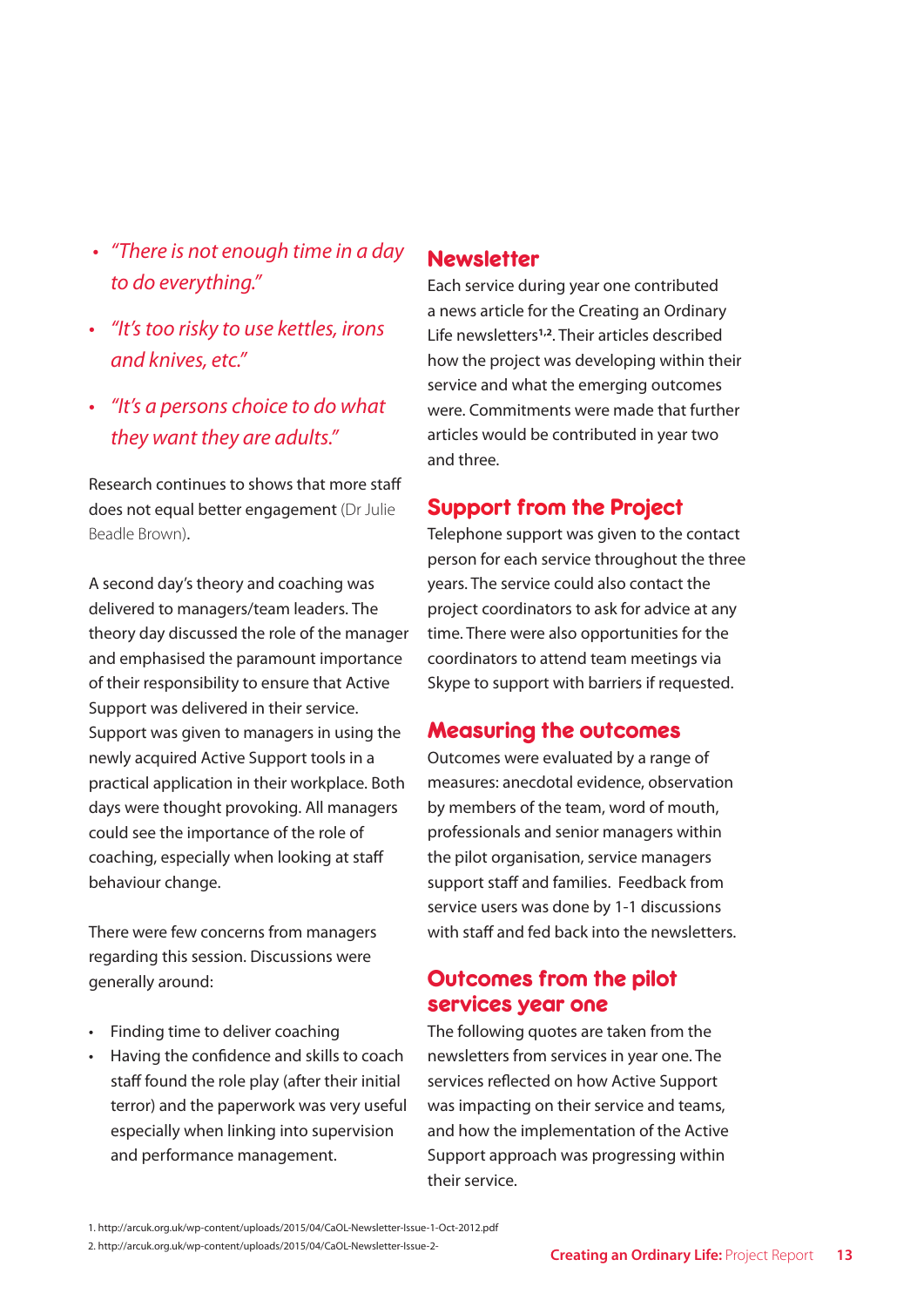- • "We have found that Active *Support is a great tool."*
- "Active Support has revolutionised *the way we support people."*
- • "The staff teams are more *confident in developing the skills of the people we support."*
- "We are a very different service to *what we were a year ago."*
- "Active Support is really helping *the staff to support people more. One service user that it did help with was D. D needed support to put his own catheter bag on – he now puts it on himself. D really takes pride in it and tells staff when he has done it."*
- "We have definitely noticed a big *change in attitude from staff. Service users want to do more."*
- "We have changed many times *over the last year and adapted the way we record service user's engagement (usually to respond to commissioners requests for data). During our 'team day' we decided to have small working*

*groups to look at service user's plans and support (active support) to encourage service users who have been hard to engage in*  activities. The aim will be to *develop a plan which supports service users in the way they want to be supported as well as a way which encourages their responsibility."* 

- "One service user who had *previously not gone out with staff enjoyed the Christmas market and now goes out once a week for coffee and a browse around the local shops with staff."*
- • "On a recent visit to the Service the Manager told me how one service *user had spoken a complete sentence for the first time in years."*
- • "DR would always wait to be *asked to have his shower and the staff would go and assist with*  the personal care now DR will get *up and go and shower himself without staff assistance and with no prompts at all."*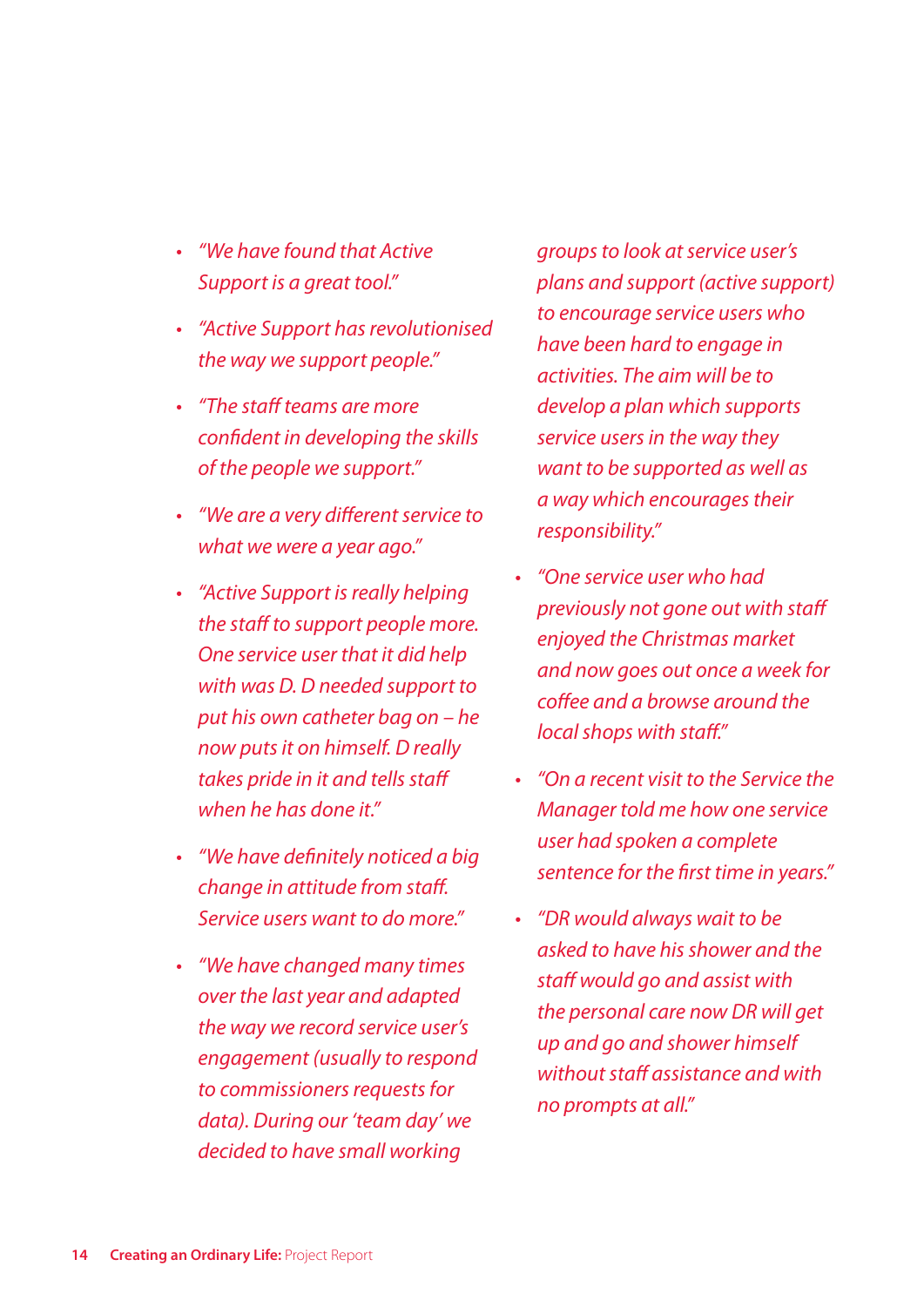- "In the beginning, some staff were *reluctant for change, although there were some staff who actually felt quite upset as they realised that they were doing far too much for people and potentially de-skilling them."*
- • "There wasinitial resistance and *the manager has admitted that she was very cynical but she*  was prepared to give it a go. The *introduction of Active Support and systems and paperwork to support it quickly brought about benefits and the staff and the manager became very positive about it"*
- • "We noticed staff tended to do most of the activity. This has now changed. The people we support *are now fully involved from shopping to food preparation, to cooking and cleaning. People we support are now taking part in vehicle checks and putting petrol in the car."*
- "Staff started to take on board *that they were not responsible for doing things for people and their role was to enable tenants."*
- "Staff are using hand-on-hand *techniques and guiding to enable service users to develop skills and confidence to take more of a role in everything."*
- One gentleman was not buttering *his own toast independently, with encouragement he now is and was so proud that he got all the staff to look at what he had achieved."*
	- "And what a difference we are beginning to see. As a Mental Health service I wanted to *include Active Support with the*  principles of Recovery Star (World *Health Organisation) and have developed the participation record around the recovery star."*

 "*One lady will now peel potatoes for tea completely independently and on one occasion informed me that she was going to do them on her own because the staff were busy and she was fed up of waiting."*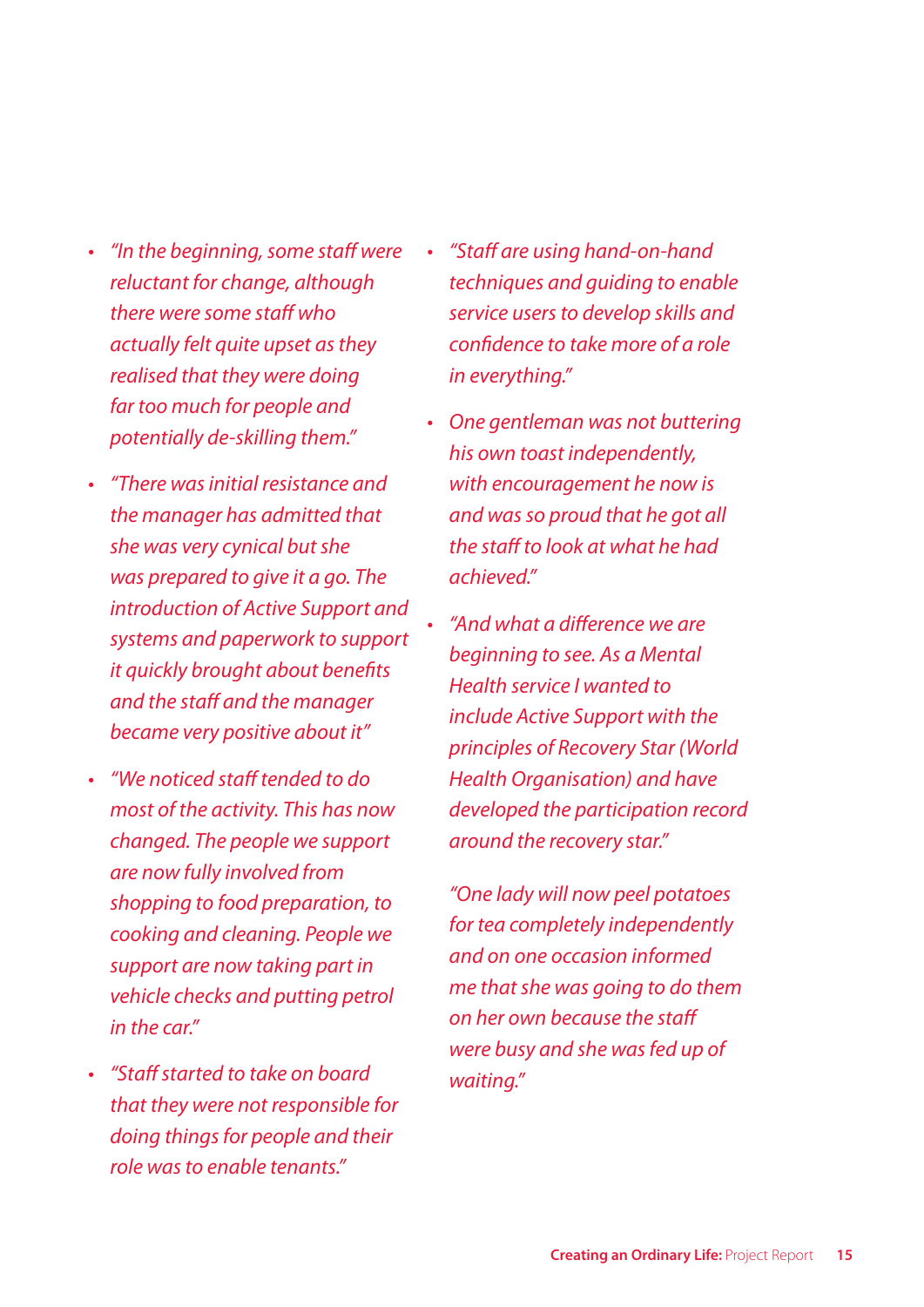# Year Two: What we did

#### Project outputs Year Two

- **• Continued to support via email and telephone.**
- **• Delivered support to staff and managers from a further 20 services who supported 320 staff supporting 160 Service users.**
- **• Two advisory meetings held.**
- **• Two newsletters produced.**
- **• Each service visited for 1-1 support where required.**
- **• Conference for Year Three planned.**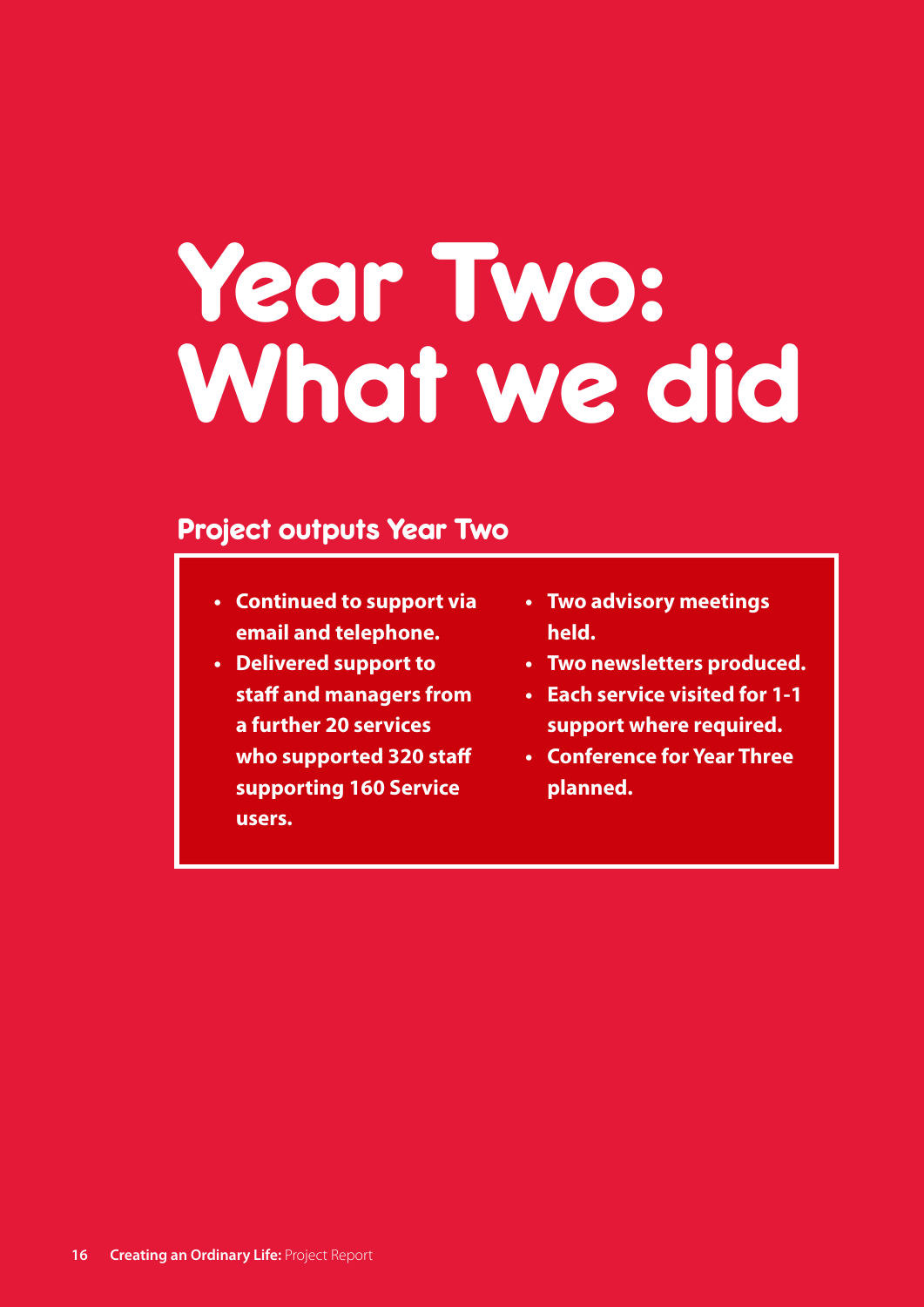The following quotes are taken from the newsletters for services in year two **(3,4)**. They were asked to reflect on how Active Support was impacting on their service and teams, and how the implementation of the Active Support approach was progressing within their service.

#### Reviews from services outcomes

• "Over the past 9 months, the *project has had a magnificent impact on one individual's quality*  and standard of living. Working *closely with a tailored pathway, it gave his identified outcomes clarity and structure that ensured that he could have a real sense of achievement.* 

 "At the start of the project he *wanted the opportunity to travel independently, allowing him to feel a part of the wider*  community. Working with the *individual, support staff were able to break down the task into manageable segments - for example; assessing the foundation skills like being able to read a bus timetable; being able to locate the bus station using local knowledge;* 



*knowing where he had to get off the bus; understanding what to do if he missed the correct bus stop, etc. As the individual progressed through each stage, the level of support was adjusted accordingly until he achieved his goal of travelling independently."* 

 "As a result of this newly found *independence, the individual asked to extend his goal to find*  employment. To achieve this the *same Active Support process was followed with the end target broken down into manageable segments, beginning with understanding employment; building a CV; becoming familiar with the application process.* 

3. http://arcuk.org.uk/wp-content/uploads/2015/04/CaOL-Newsletter-Issue-3-Oct-2013.pdf 4. http://arcuk.org.uk/wp-content/uploads/2015/04/CaOL-Newsletter-Issue-4-May-2014.pdf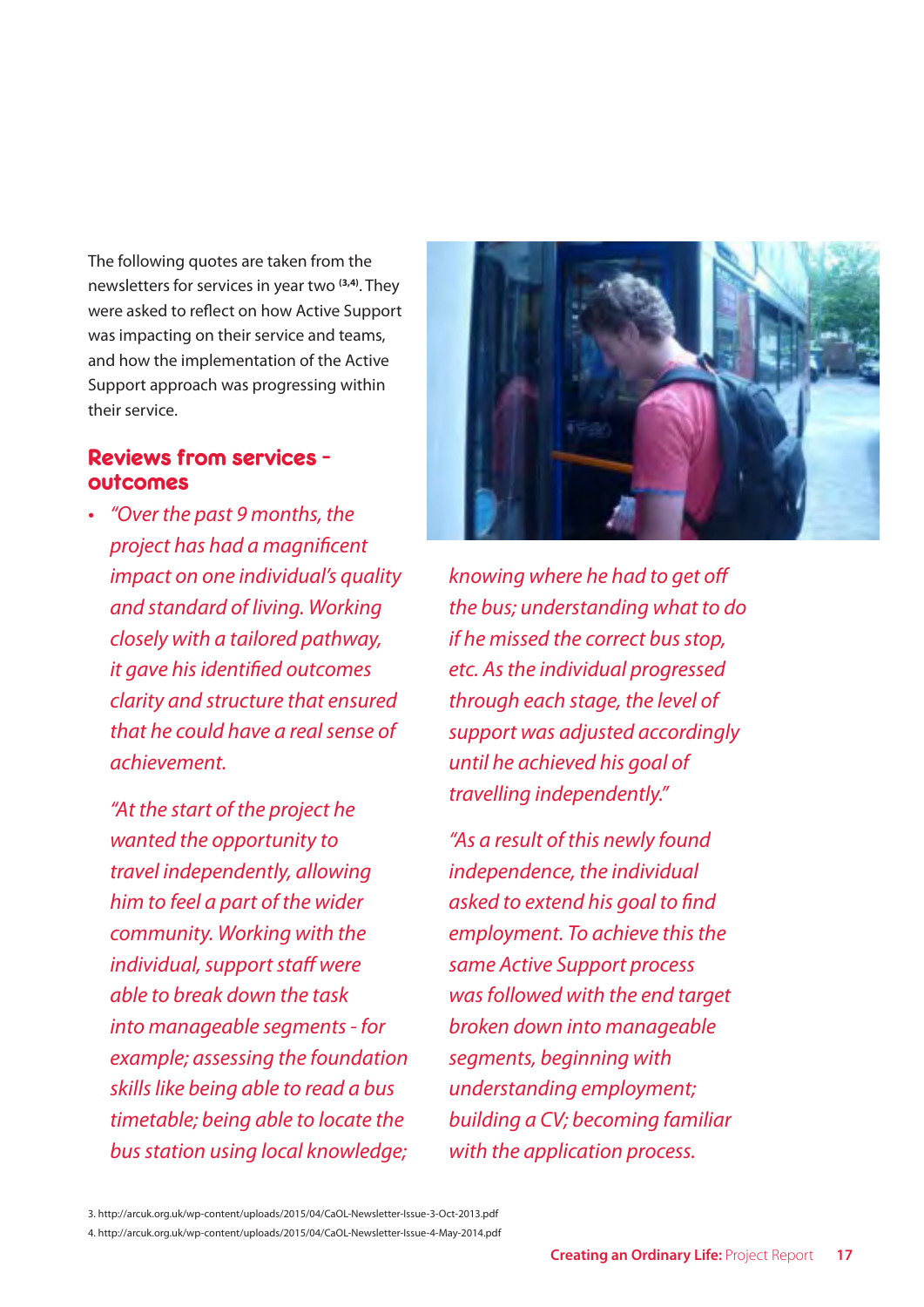"The journey of finding *employment allowed the individual to discover many things about himself, and allowed him to develop a more realistic view of life that expanded his horizons.*  Through the project staff gained *skills to support him to gain the confidence to try new experiences; this led to him becoming a volunteer for a conservation*  project. This successful *volunteering position enhanced his personal development; increasing his confidence in his abilities enabling him to take on a voluntary position in a local café where he worked towards his Health and Safety in the*  Workplace – Level 2."

- • "There has been a benefit to the *staff teams too in that they are more confident in developing the skills of the people we support, more able to look for creative opportunities for greater independence and able to 'take a back seat' where required!"*
- "I knew that we provided safe and *good care but also that it was out of date and didn't capitalise on all the opportunities for the people we support to have independence and involvement. Active Support has allowed us to achieve this and*  I believe that the difference in the *way we conduct our business now has allowed our reputation to grow with external professionals*  who visit our service. I feel we have *a service we can now be proud of and can genuinely market as person centred - rather than just paying lip service to the principles, we actually do it!"*
- *"People who were sceptical at the start have seen the proof of the positives and have embraced the changes and celebrated the*  achievements together. I believe *it has brought the staff team together and made them think more about the support each individual needs to facilitate their engagement in their own lives."*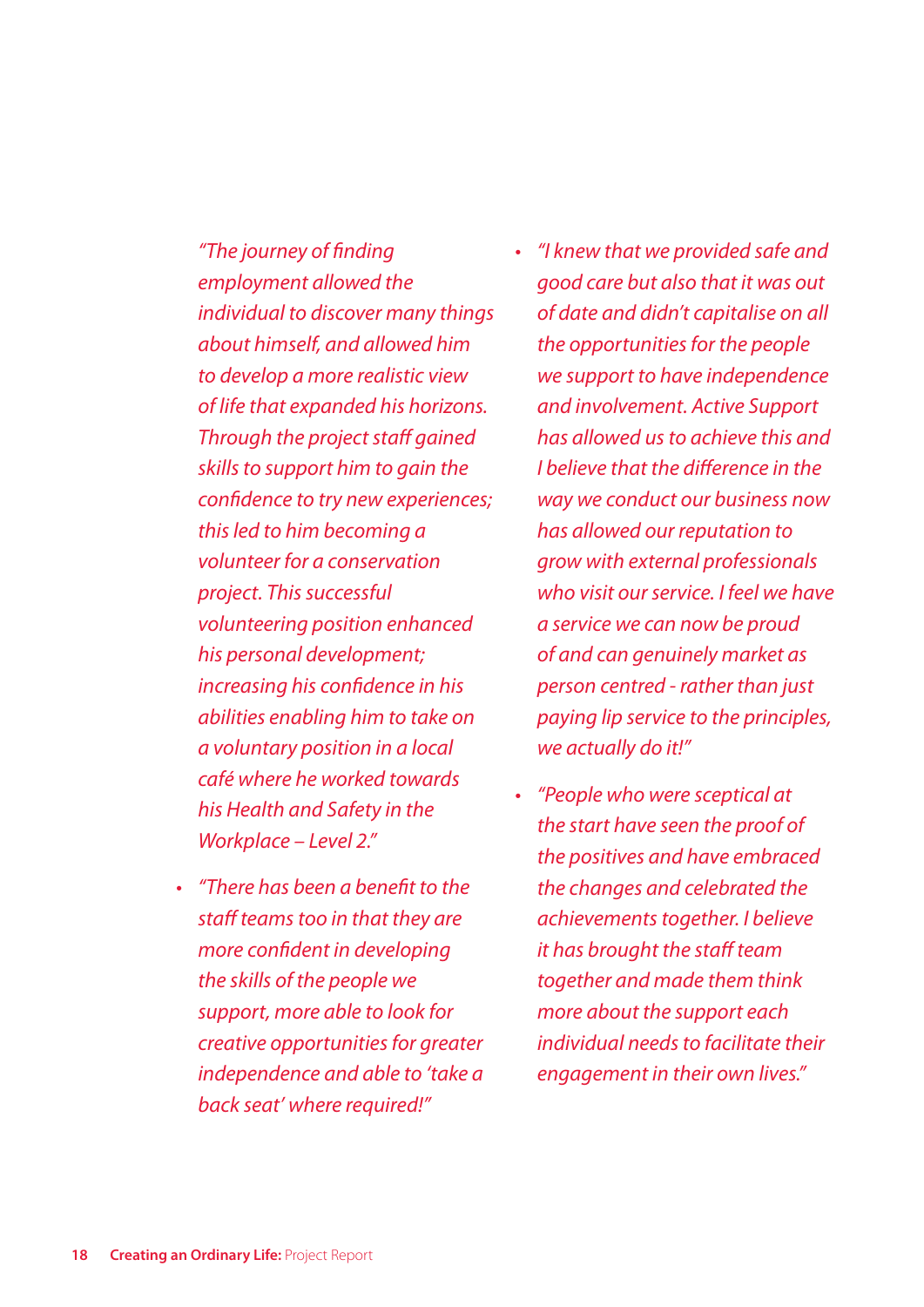# Project reviews: Year Two

#### Positive Outcomes

There have been some real and positive outcomes from the services. Services are beginning to feel more confident with their support feedback and adaptations. Below are samples:

- • "People being supported are *engaged more".*
- • "Self esteem and confidence *continues to build for people we are supporting and staff!"*
- • "Teams are reporting that they *realise that even the small 'things' in life are a great achievement for someone with a learning disability especially for someone with a more profound learning disability, eg, opening your own curtains making a meal or just taking part in that meal."*
- "Staff are considering areas *around sensory needs of people thinking more about communication and the environment."*
- • "As people do more they are able *to choose what they want to do."*

#### Barriers during year one and year two

Staff Turn Over – Staff turn over, vacant posts and sickness continued to impact on the project. This did result in poor correspondence and therefore more time spent gaining feedback. Staff turn over and sickness also impacted on service delivery.

#### Managers' Time

Some managers were finding it difficult to spend time in the service as other 'priorities' of running the service had to take over and in many cases was happening more and more. Coaching and mentoring will be overlooked when this happens.

#### Risk Management

Some staff were risk averse and needed extra support from their manager. This tended to be more in services where the organisation itself was risk averse or risk was not always seen as an outcome for having an ordinary life. Risk was at times disabling rather than enabling.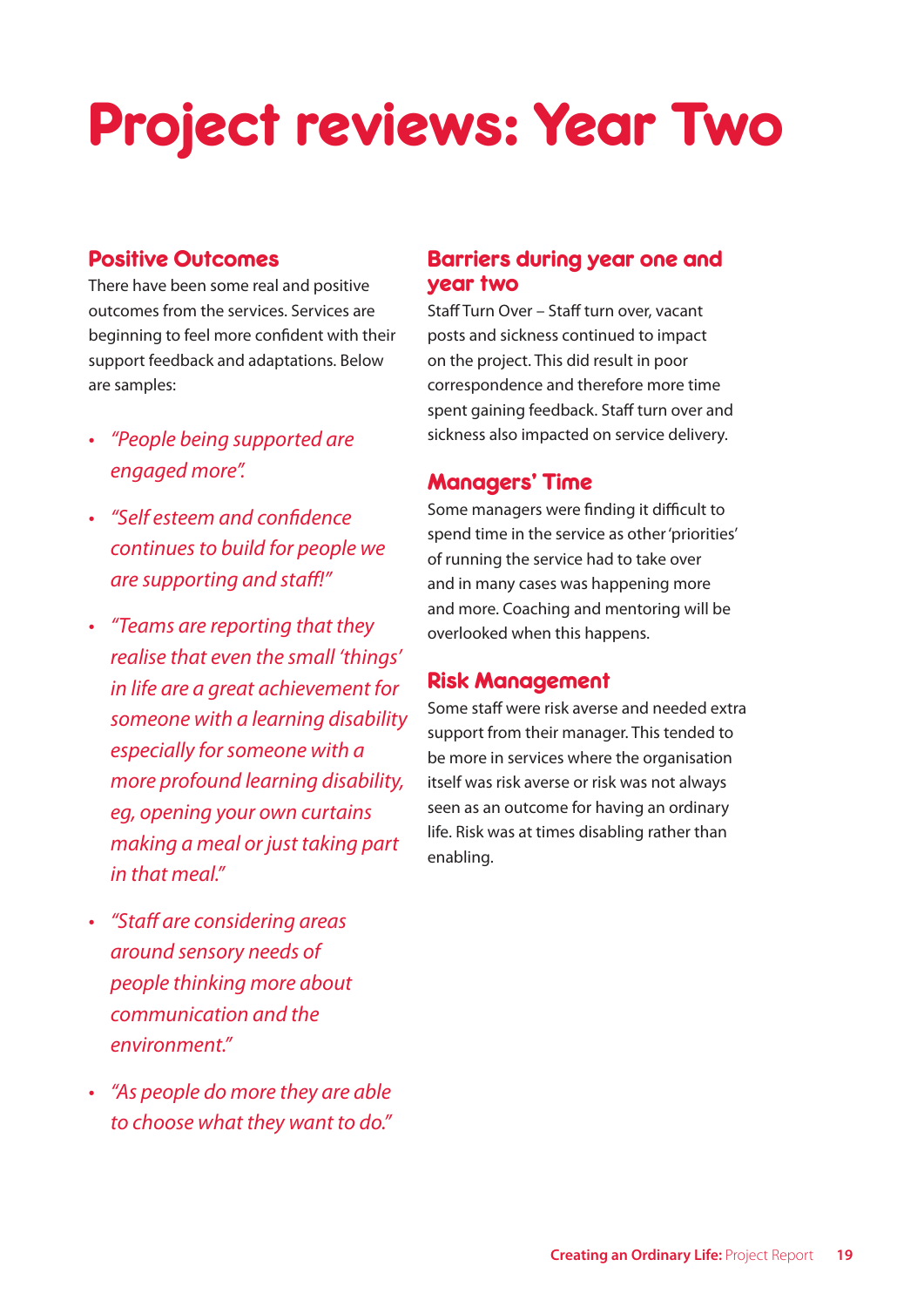# Year Three: What we did

#### Project outputs Year Three

- **• Continued support for all services via telephone, email and Skype.**
- **• Further visit to meet with service managers to gather qualitative outcomes.**
- **• Arranged, promoted and delivered Creating an Ordinary Life – Active Support Conference.**
- **• Production of booklet for parents, carers and service users (easy read).**
- **• Production of two newsletters.**
- **• Two Advisory Group meetings.**
- **• Active Support training materials rewritten in light of project experience.**
- **• Further promotion of the Active Support Handbook.**
- **• Prepared exit strategy.**
- **• Prepared concluding report.**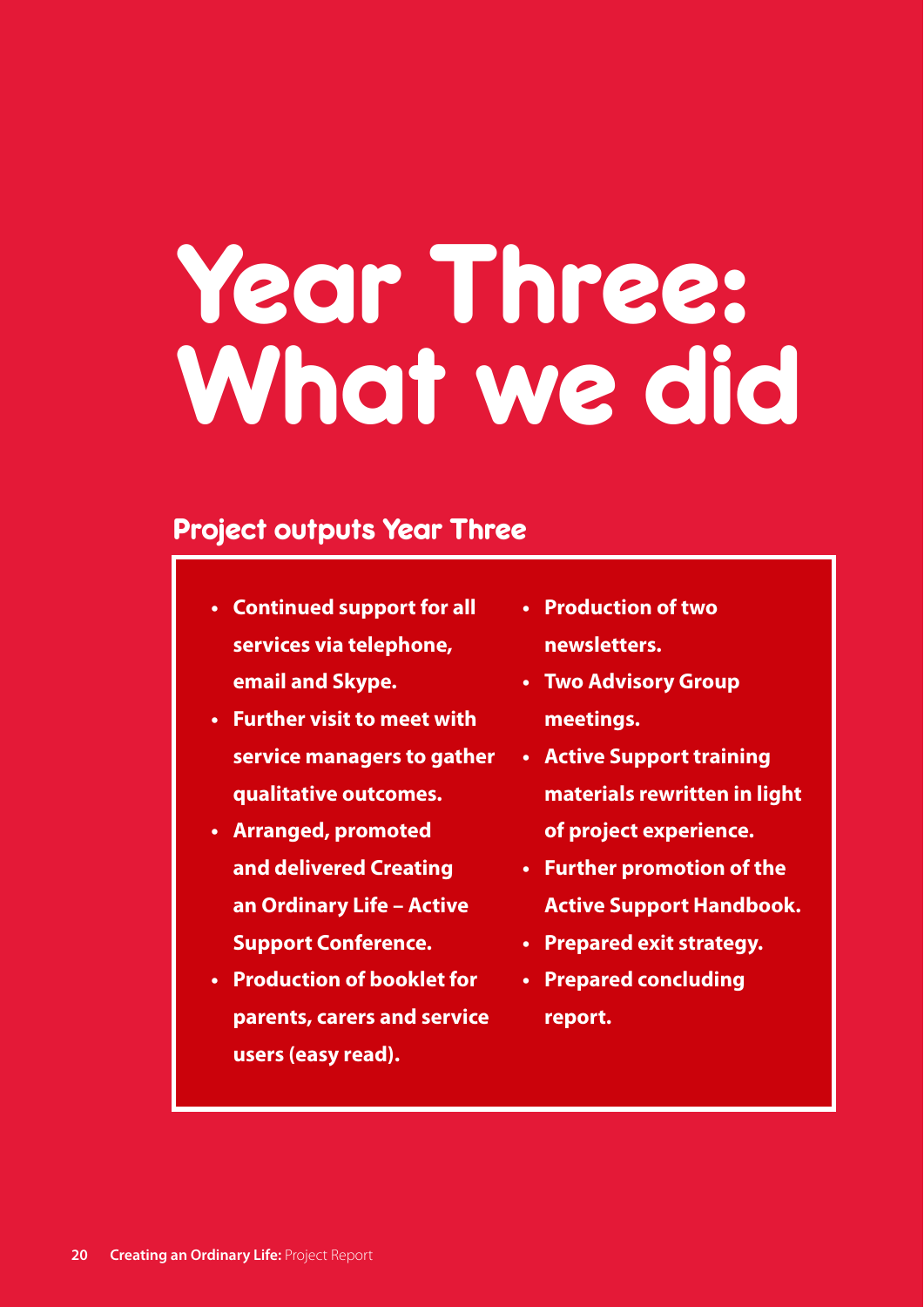#### Guidance

Active Support has been talked about for over 30 years. Services now have all the policies and procedures in place. Websites say they are involving people to have an ordinary life but the evidence continues to show that sometimes it can be tokenistic and is not always happening in practice. We therefore decided to write a short guide**<sup>5</sup>** to help parents not only ask the right questions when they are looking for a good service but more importantly what they should be able to see when they go into a service.

We have also developed a short easy read guide for people with learning disabilities.**<sup>6</sup>**

#### Active Support Distance Learning Pack

For support teams who want to achieve a knowledge based qualification on Active Support there are QCF based distance learning materials available from ARC.**<sup>7</sup>**

#### Active Support Handbook

The Active Support Handbook was originally written in 1996 by, Edwin Jones, Jonathan Perry, Kathy Lowe, David Allen, Sandy Toogood, David Felce and Judith Jenkins.

The Handbook started as a series of booklets. The booklets have since been combined into a single Handbook (free to download from the ARC Website**<sup>8</sup>** ) - a useful resource for organisations, managers and staff to recap on training, or for people to just read about what Active Support is.

#### The Creating an Ordinary Life **Conference**

The conference took place in September 2014 in Cardiff. Over 150 people attended, with a cross section of representation from:

- • Behaviour managers and practitioners
- Day Care officers
- Area and Regional managers
- Training and support managers
- **Directors**
- • Locality and Service managers
- Support staff
- • Operation directors
- • Research and service development managers
- • Service development consultants
- • Office managers
- **Trustees**
- Personalisation coordinators
- Senior business managers

The morning sessions focused on what was currently happening in Active Support, linking in with outcomes, work in dementia services, behaviour that is challenging and a session on the importance of Manager as Coach. The afternoon was set aside for three organisations registered on the project to feedback on how the project had made an impact on their services. The final session was an open discussion for delegates to ask the panel questions.

Presentations from the conference can be found on the ARC Website.**<sup>9</sup>**

5. http://arcuk.org.uk/activesupport/files/2015/04/What-is-Active-Support-Parents-Family-Carers.pdf

8. http://arcuk.org.uk/activesupport/files/2014/09/Active-Support-Handbook-revised.pdf

9. http://arcuk.org.uk/blog/active-support-creating-an-ordinary-life-conference-presentations/

<sup>6.</sup> http://arcuk.org.uk/activesupport/files/2015/04/What-is-Active-Support-Easyread.pdf

<sup>7.</sup> http://arcuk.org.uk/publications/shop/active-support-active-support/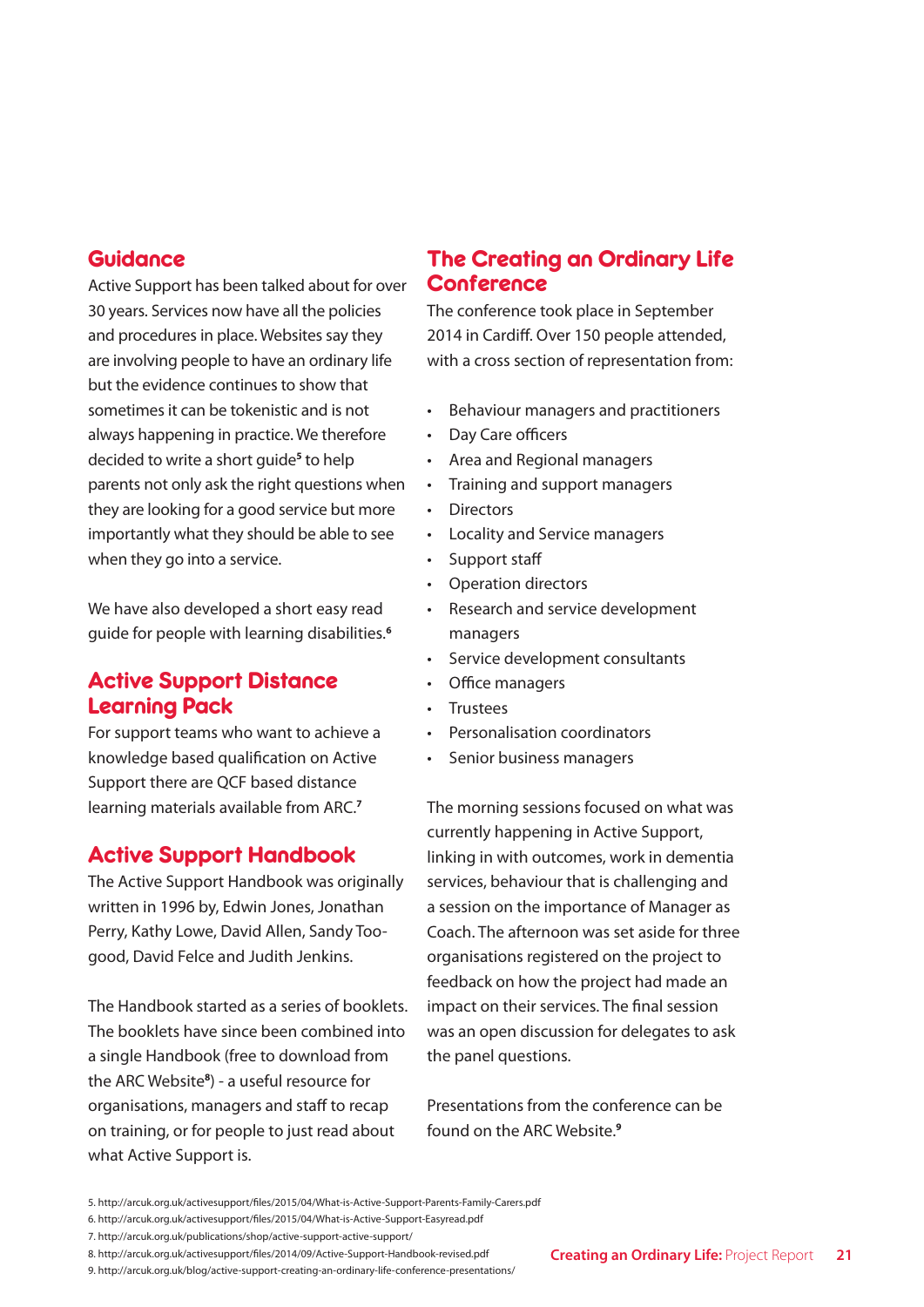### Review from year three: **Outcomes**

The following quotes are from services in year three. They have reflected on how Active Support was impacting on their service team and people they support. The full articles can be seen on the ARC Website at: http://arcuk.org.uk/activesupport/ category/reviews-from-pilot-services-2015/

- • "Active support has provided the *service users with opportunities that may have not previously been*  offered. This is in all aspects of *their lives, from daily living tasks to community and recreational activity."*
- "Previously one of our service users *did not go out, through choice, at all. Using participation records, it was evidenced that the level of engagement was very little. Staff took it upon themselves to create opportunity plans to help develop his confidence and skills.*  The participation record also *evidenced to health professionals his level of engagement and as a consequence enabled a change of medication. Since Active Support and the medication change this person has been out into the community after four years confining himself to his home.*

"He makes regular visits to *communal areas and attends parties in our communal hall, which at one time he would have declined. Negative behaviours have since reduced and this has been noticed not only by staff but also family and health professionals."*

- • "Our residents have become more *involved in their health in terms of remembering what appointment they may have coming up and who they may need to speak to if they have any health issues."*
- "As M had never been instructed *or shown how to carry out simple tasks H started with very tiny steps with lots of verbal and physical*  prompting. M was shown how to *load the dishwasher then asked to put his cup in the dishwasher.*  Eventually M was not only putting *his cup in the dishwasher but loading it after dinner, putting the powder in and even turning*  it on. Now after 8 or 9 months, H will ask M: "M, can you load the *dishwasher please" and that is the only prompt that he needs.*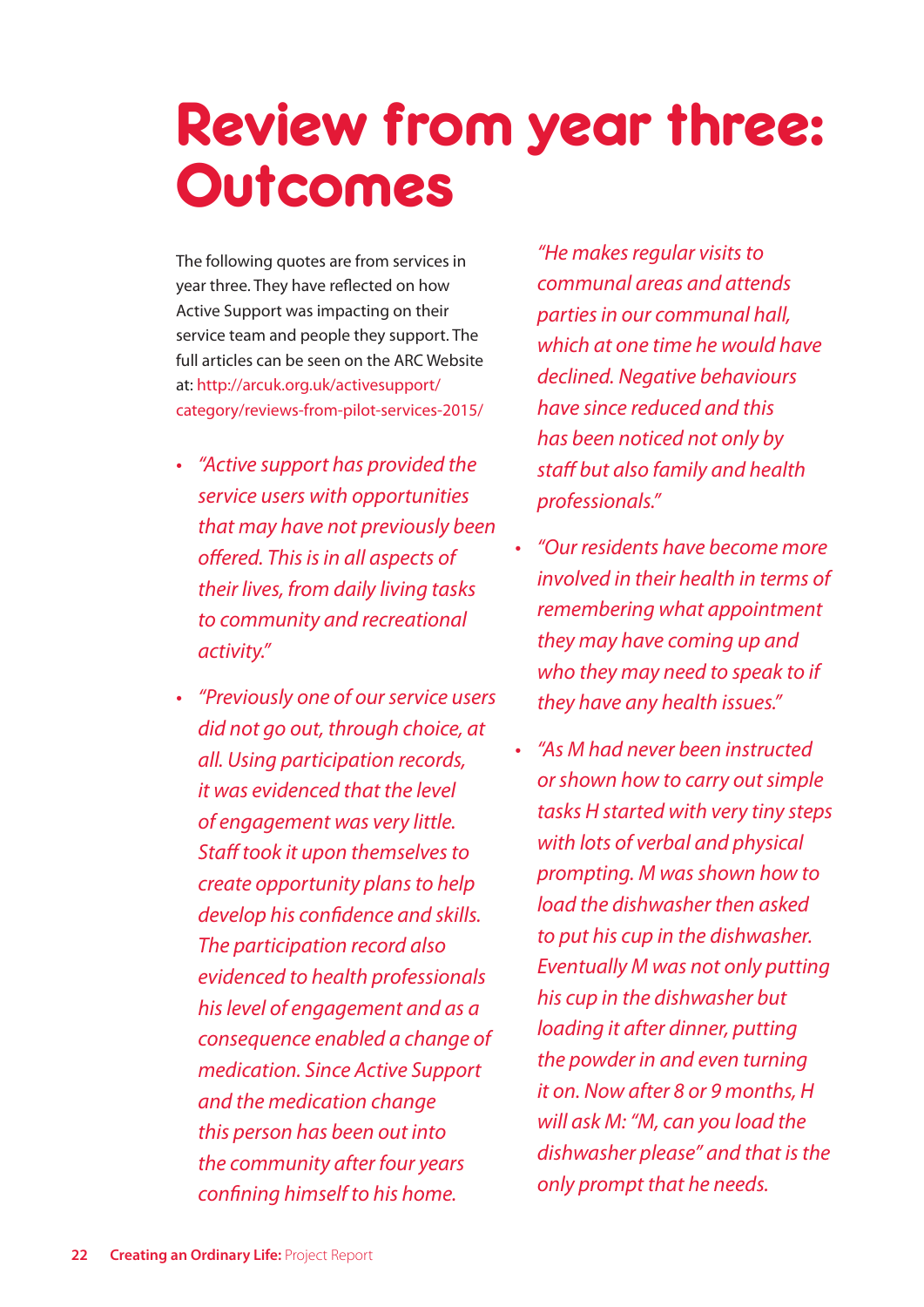"M has been with us for 10 months" *and since he came he is a different person. His personal care has improved, had a haircut, been on holiday, been to the pub etc. and we have seen what a lovely gentleman he is, very placid and easy going not at all like his risk assessment stated.*

- *"People we support are more confident and want to do more.*  In many cases they have always *been able to do more, we just did not always give the person an opportunity to do it! One person has had a significant reduction is weight loss as they are now walking more and supported to think about what they are eating.*  Looking at more informed choice."
- "She now regularly uses the *phone to let us know that she is on her way home from her work placement giving her a sense of security. She has privacy when making or taking her phone calls as she can now use her own phone*  in her bedroom. It has given her *greater independence and more privacy and she feels 'normal' (like*

*every other young person) as she has her own phone and she has a sense of achievement because she can do it all by herself now."*

"The Senior Management Team *were completing Progress for Providers and as part of this process realised that culture was an issue in enabling us to provide truly person-centred support.*  The Edward Lloyd Trust had and *has fantastic staff that were very caring and known for going extra*  mile. We regarded the support *we provided as being personcentred but it did not appear to be very enabling and was very much based on a caring or 'hotel*  model' of support. In embarking *on a journey to change culture we were clear we did not just want training for staff, we wanted something which would support us to embed a different culture of support which was enabling and facilitated growth and learning for staff and the people we support.*  We wanted this type of support to *be embedded so that it was quite*  simply 'The way we do things'.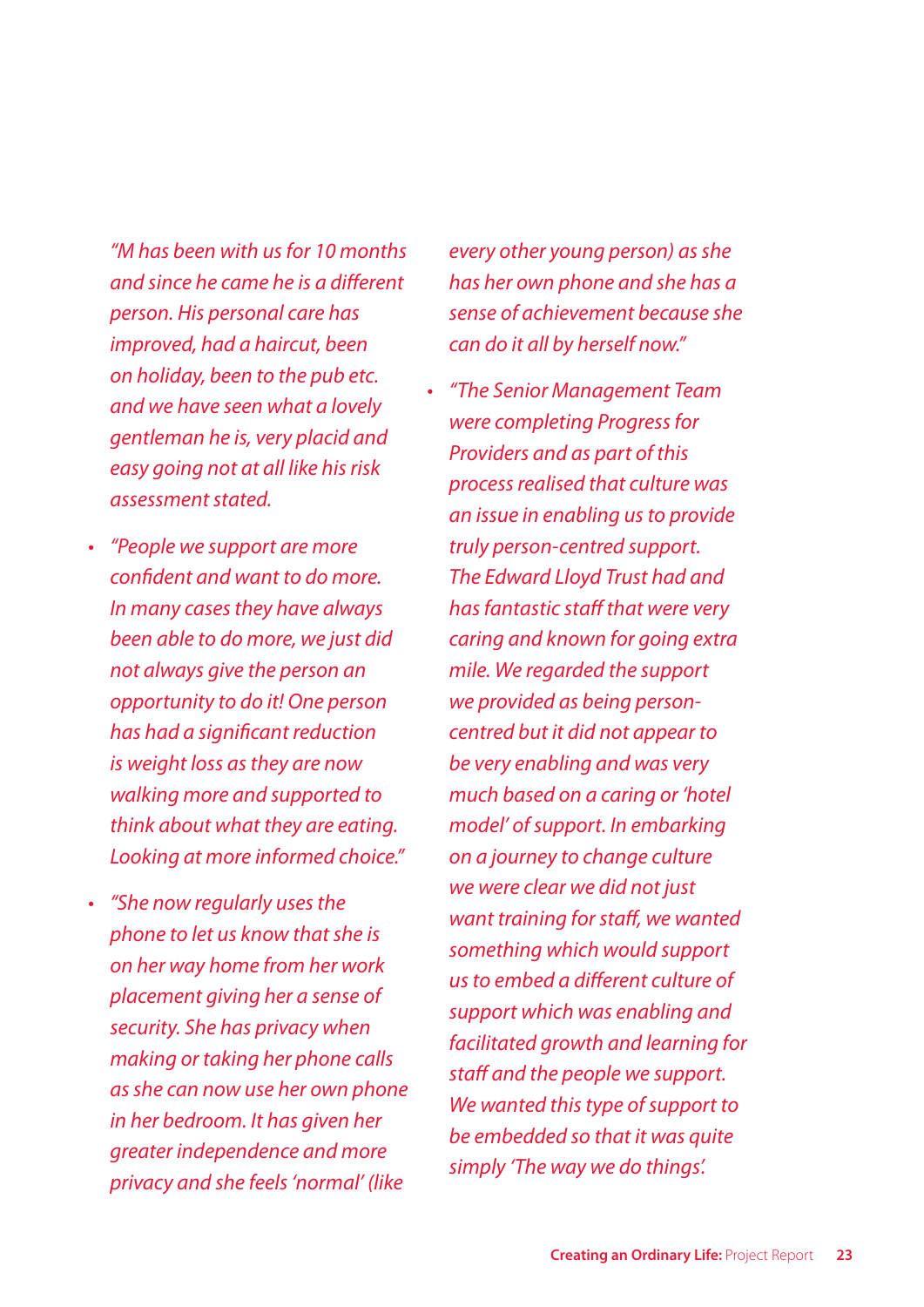"We explored a number of options *and felt that the values of Active Support were a good fit with the*  values of the Trust which we had *just refreshed during the business planning process."*

- "Through the training process *the majority of staff were open to the way of working introduced to them but there was some opposition e.g. it won't work with*  the person Isupport, it won't *work with people with complex disabilities or children's services. However as managers began to implement Active Support in services and staff began to see the benefits for them and for the people we support there has been less resistance and the majority of staff are very positive about it and like to share stories of how the people they support have become more engaged with their lives and*  we have some fantastic examples:
	- *– A house with 2 young women with very complex disabilities are now more engaged in their personal care in relatively simple ways such as carrying*

*the towel on their knee in the wheel chair.*

- Many examples of people being *more involved with domestic tasks in the house*
- *– One young woman we support has lost over a stone in weight by being supported to attend a slimming class and cooking and preparing her own meals.*
- *– A woman we support with challenging behaviour is being supported to be more involved in doing her shopping and is swiping her goods through the self-scanner with support.*
- *– A gentleman we support who is profoundly disabled is now able to feed himself small things such as sweets.*
- *– Staff have developed an opportunity plan for the women we support with the aim of enabling her to do her own*  washing. Much to their surprise *they discovered she could do it and always had been able to but because we had been providing a 'hotel' model of support she had always let staff do this activity."*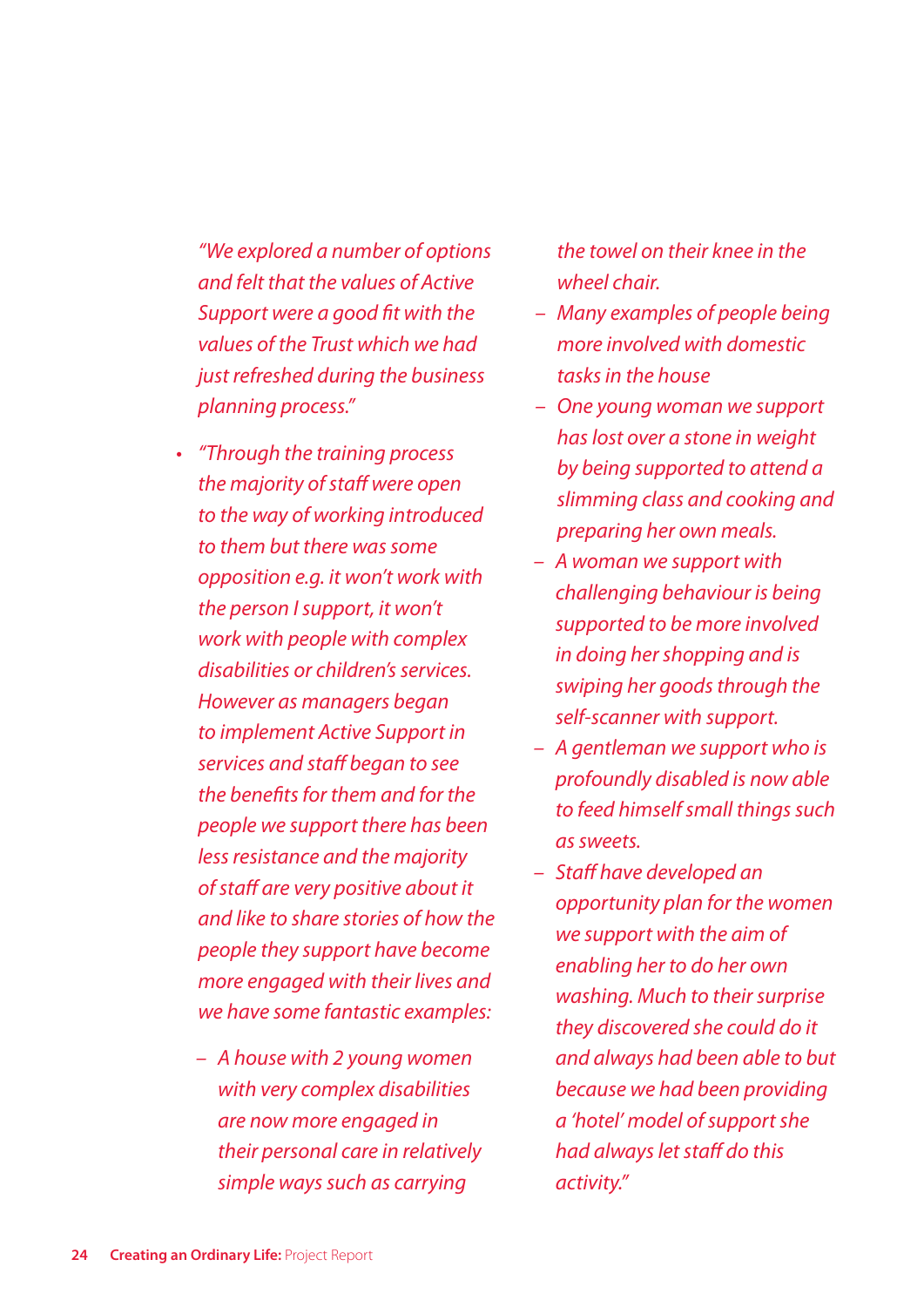"Staff attitudes are different now. We tended before to be more staff focused than person centred focus. Support before the Project was good but now it's great. We are working 'with' a person more now rather than 'for' a person. People are working together."

• "Joe's behaviours decreased as *communication skills improved*  and Joe and his support staff *began to understand each other and communicate effectively.*  Joe's confidence has also *improved and he has begun to involve himself more around the house and actively taking part in tasks with very little prompts. He has been enabled to participate in a wider range of activities within his community.*

*Overall Active Support has really*  benefited Joe in all aspects of his life. This summer he was supported to attend the Tour de *France in Yorkshire and it really has enhanced the quality of his life. All of the gentlemen in the house are more engaged in their own lives and are actively involved in aspects of day to day activities in their home and are more active on the community. "*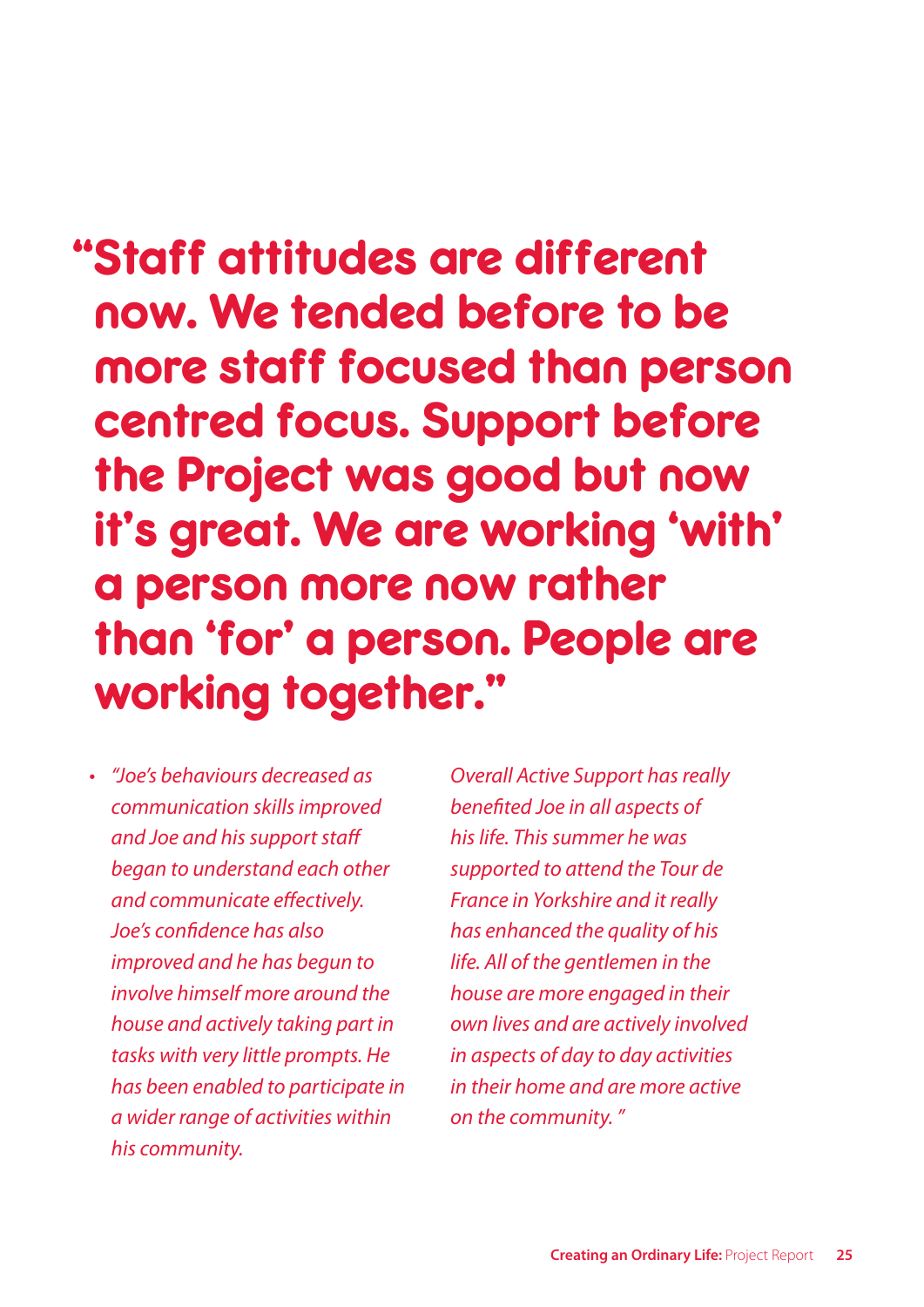- • "I would just want to say that I *have noticed a huge improvement in Amy's communication skills*  and engagement in the music. I *have worked with Amy for about 5 years now and difference recently is incredible and really wonderful*  to see. I can only attribute this to *her support staff. Her sentence formation and vocabulary has improved so much that she now engages in short conversations and can answer a simple question.*  It is a joy to see and experience this  $\cdot$ *as her tutor. She appears to be so happy and confident now."* Adult Learning Alliance Tutor
- "One of the staff teams had a period of Interactive Coaching *as part of an Active Support*  project by the Newcastle BAIT Team (Behavioural Analysis and Intervention Team) to further *develop the support they provided*  to Simon. This coincided with us implementing Active Support. In their report they commented that:

"It was a pleasure for us to work *with the team. Before training staff were on-task 52% of the time*  and Simon was engaged 30% *of the time. During the second activity observed, staff were ontask 83% of the time and Simon was engaged 45% of the time.*  This means Simon's participation *rose by a third, and staff on-task behaviour by over half"*

- *"During the course of the project* Mr J has decreased the amount of medication that he takes & Mr D *has improved oral hygiene."*
- "Many care managers have *commented on the changes in the service users and their abilities to undertake tasks around the home and parents have noticed that when their dependents go home they are more inclined to*  help around the house. Indirectly *there have been improvements in service users' wellbeing and*  alertness. They have been more *engaged in day to day life activities and there has been a reduction in some of the aspects of challenging behaviours that were being displayed. Possibly due to reduced boredom and increased self esteem".*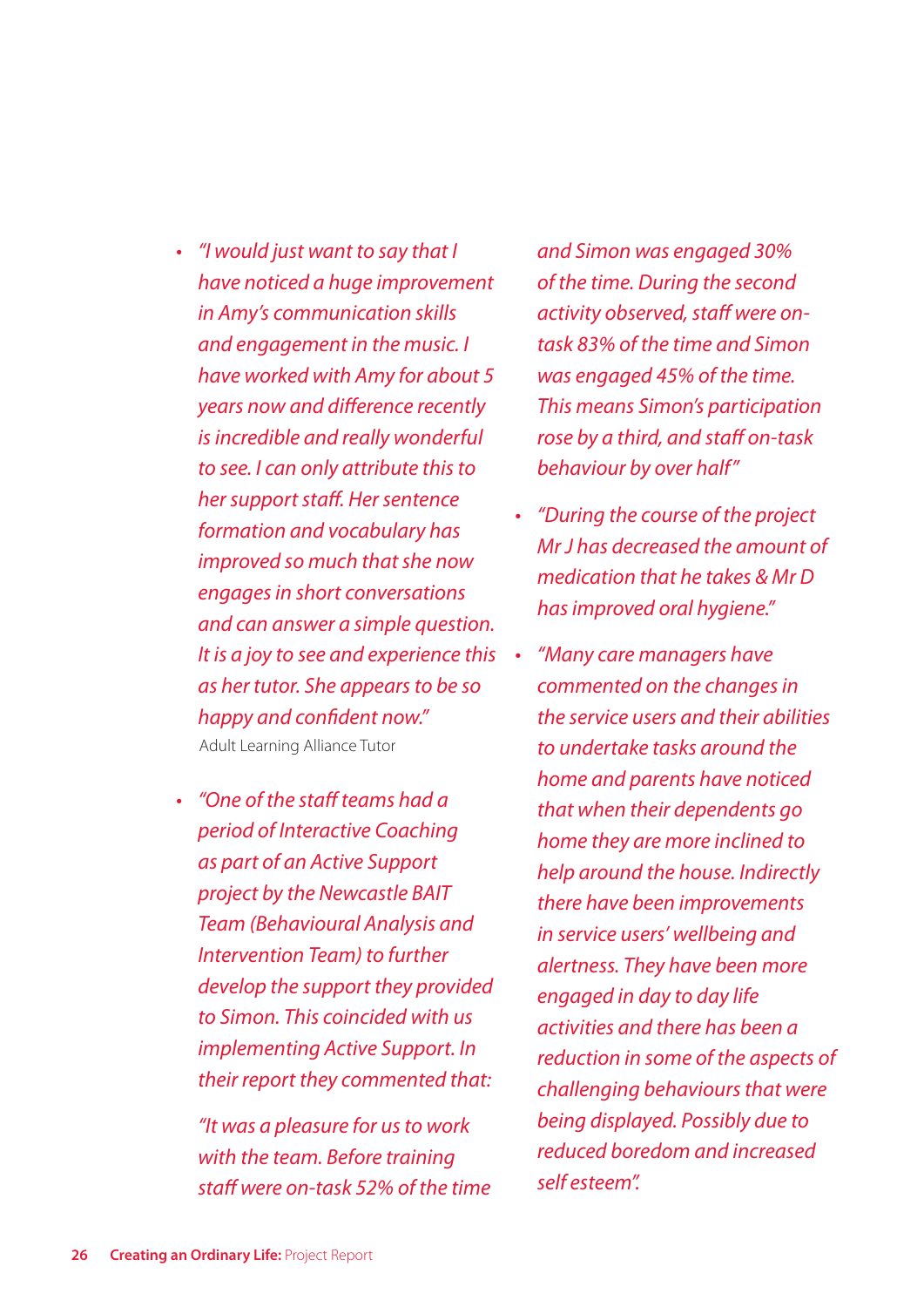- *f* "Staff have also been much more *conscious of the language that*  they are using with people. I do *not think people realised how their use of language impacts on a person's interpretation and understanding. Staff have been more aware of terminology they are using, and been more aware*  of not "flowering up" instructions. Instead clear, precise and direct *communication and instruction is being more widely used."*
- "One service user has made some *dramatic changes in his life. He is now, with support, able to clean his bedroom, make his bed, feed his fish, run his bath, and use a tablet to play games and look at the internet. On a recent check up with the dentist this gentleman was congratulated on his oral hygiene which is an aspect of his personal health he now undertakes with support. He is happier, more alert and more engaged with others since joining our service."*
- "We have had some very positive *comments from parents, carers,*

*local authority and commissioners on the support provided by our service since the implementation of Active Support."*

- "We have a new fully furnished training flat which opened last summer. In the training flat we are able to provide 1:1 support *to customers and focus on*  independent living skills. We *organised a grand opening and invited other professionals we work with, parents, carers and anyone else who maybe interested in our service. At the event we had customers and staff demonstrating active support, task analysis and outcome star*  reviewing. We received lots of *praise and even made it to the local press. From this event we have gained links with the local secondary school SENCO facilitator who would like to use our facility."*
- "Physically putting Active Support *into practice has been great. Staff quickly adopted the principles and this has been evident in the working environment. Staff have*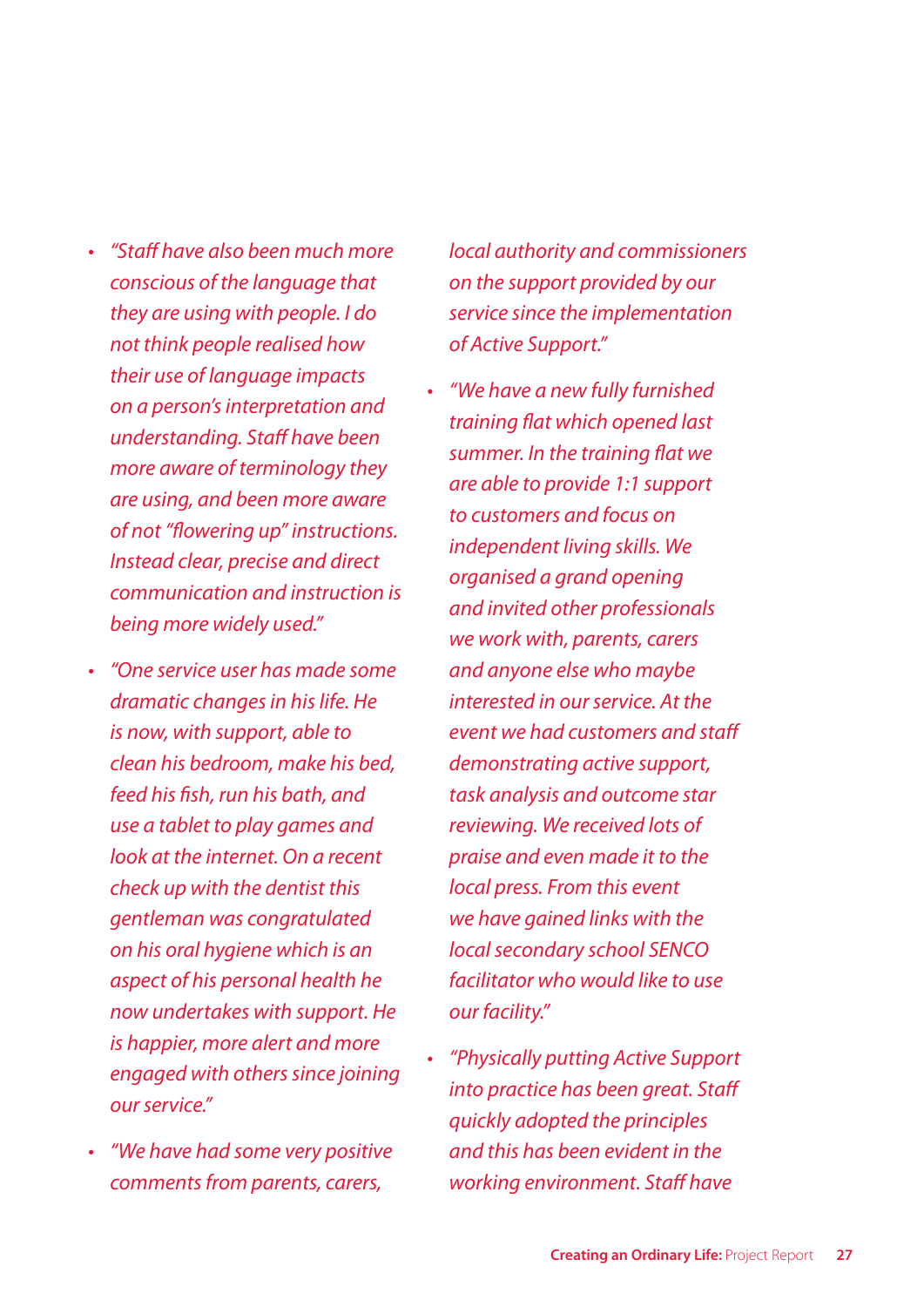*been standing back rather than jumping straight in and doing a task for people. One example was a lady who always asked for her orange to be peeled. A staff member used this as an opportunity to provide Active Support by starting her off with peeling each bit, she gradually did a little bit more each time for herself. Customers at lunch times have been doing more for themselves and staff have worked with individuals who would normally expect their lunches to be prepared for them."*

- • "Previously staff tended to focus *on outcomes rather than on the inputs to achieve the outcomes. For example, a fence had to be repaired so that is what the staff would focus on and people being supported would just observe the fence being repaired. Staff did not see how they could get the job done as well as support people to take part in the process of fixing the fence. Active Support helped staff to be reminded what their job role was, ie supporting people to run the farm."*
- "Through effective planning, a *scheme of work was produced, based on the Active Support*  paperwork. We combined this *with the person's person centred*  plan and review literature. This *became a quick and effective reporting system which provided the management with a precise tool for measuring the depth of outcome which was able to communicated in a definitive manner to commissioners and circles of support.*
- • "Active Support has been *strengthened by reports and observations carried out by*  Occupational Therapists, Speech and Language Teams Social Workers and Commissioners. *Families were at one time a little negative and did not feel involved. Now staff are involving them and communicating families feel more*  involved with SALT ABI therapists *and the whole team in general."*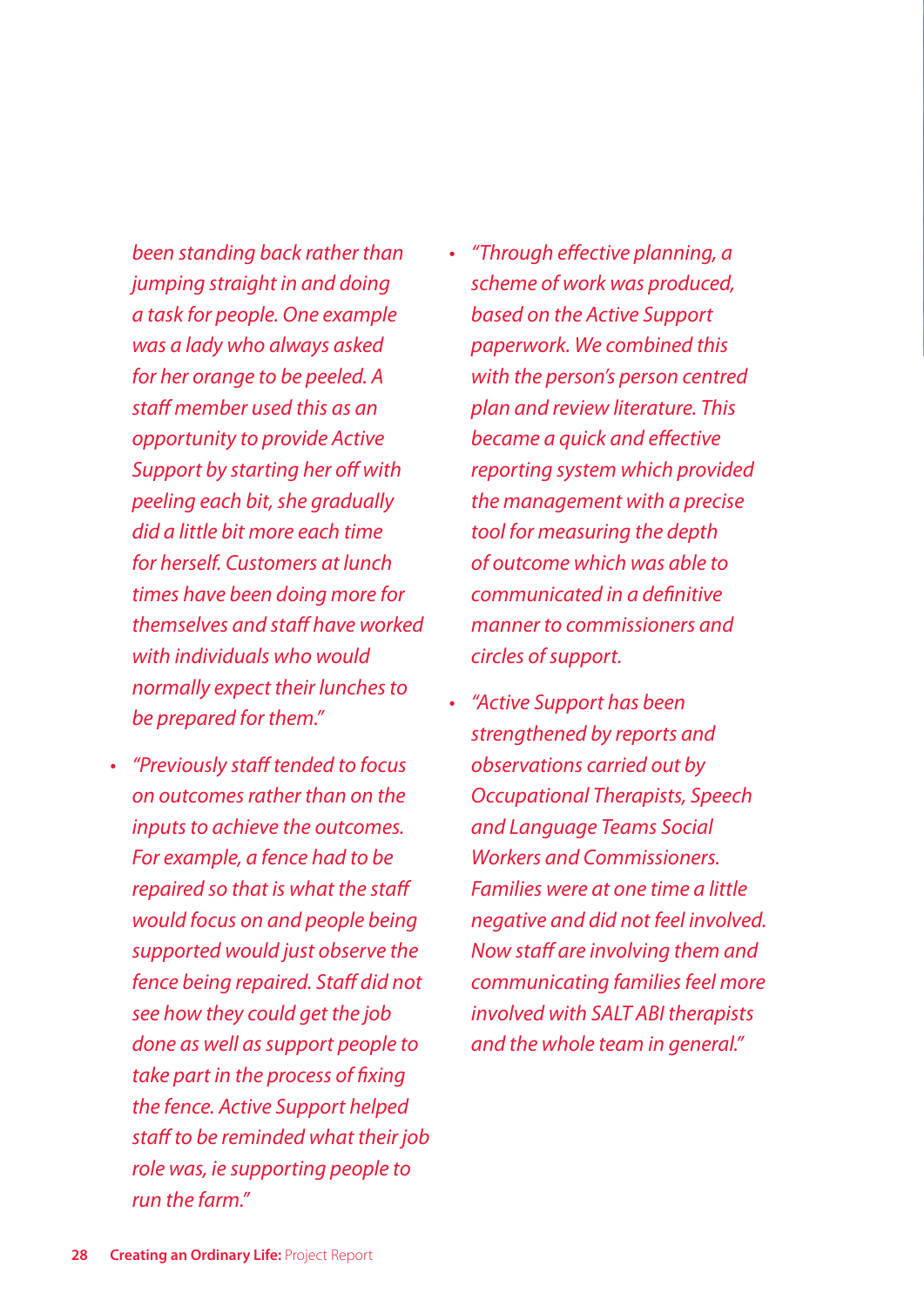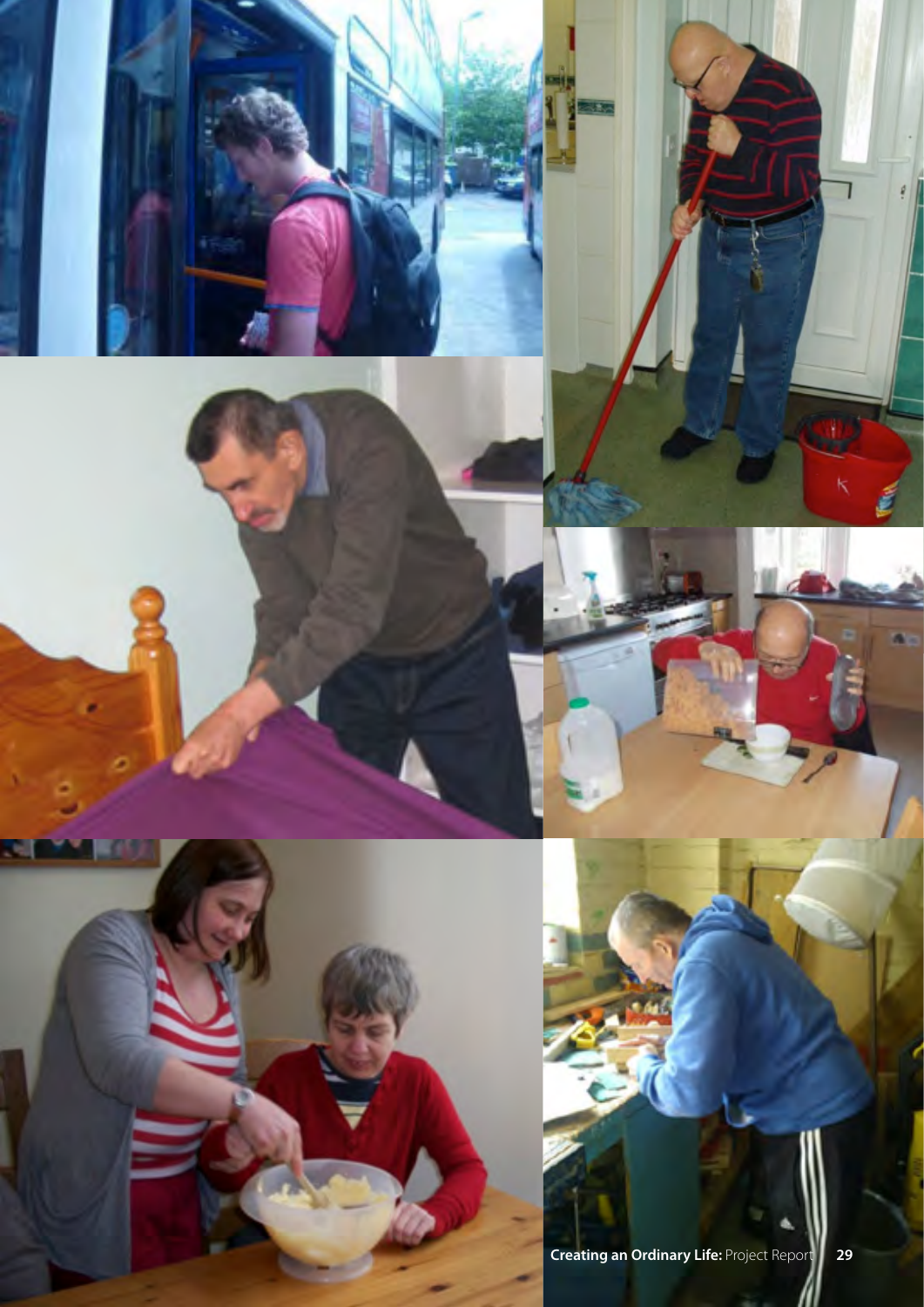### The Challenges and **Obstacles**

#### Releasing staff teams:

It is very difficult for entire staff teams to be released simultaneously for a day's training, but if Active Support is to be successful it requires that every member of the team be trained. A stipulation of the training was that teams needed to be trained with as small an interval between training days as possible.

#### Reluctance to change

Some service providers, staff and relatives found the concept of Active Support challenging. It can be difficult for people to see that the Hotel Model is not an empowering model or how modern services should provide support. Other factors that negatively influenced a reluctance to change was inertia, comfort with existing methods, perceived time pressures, lack of motivation and management support and feedback.

Some of the education and coaching session were spent challenging these beliefs and refocusing staff to the fundamental values and attitudes that should underpin the provision of good support.

#### Staff turn over and sickness

Staff turnover continues to be a barrier to improving services and consistency. In Year One, one service had a 50% staff turnover. A number of the projects had managers changing job roles and either leaving the organisation or moving out of the sector. This impacted on the team if the new manager did not have an understanding of Active Support. Staff sickness and rota vacancies also impacted on the Project.

Some managers left the service or were promoted with new managers not having an understanding of Active Support. This had implications for the Project. (Currently Active Support is not a mandatory programme for newly in-post support staff or managers).

#### Lack of leadership and management skills

We have already seen that where services are managed and led by excellent managers the team will be better supported, develop better skills and interactions with the people they are supporting. At times there was a lack of leadership, especially coaching and mentoring which impacts on staff behaviour. Managers are beginning to gain more confidence in these areas.

#### Organisational Culture

Some teams found it difficult to work together or there was organisational conflict. The Project regularly communicated via telephone to try and keep teams focused.

#### Organisational Requirements

With the pressures of austerity and greater expectations to do more with less it was sometimes difficult to maintain contact with key people on the Project.

#### Recording Systems

Although there was a lot of emphasis from services on recording, much of it currently emphasised compliance, which is necessary but there was little paperwork showing quality of life.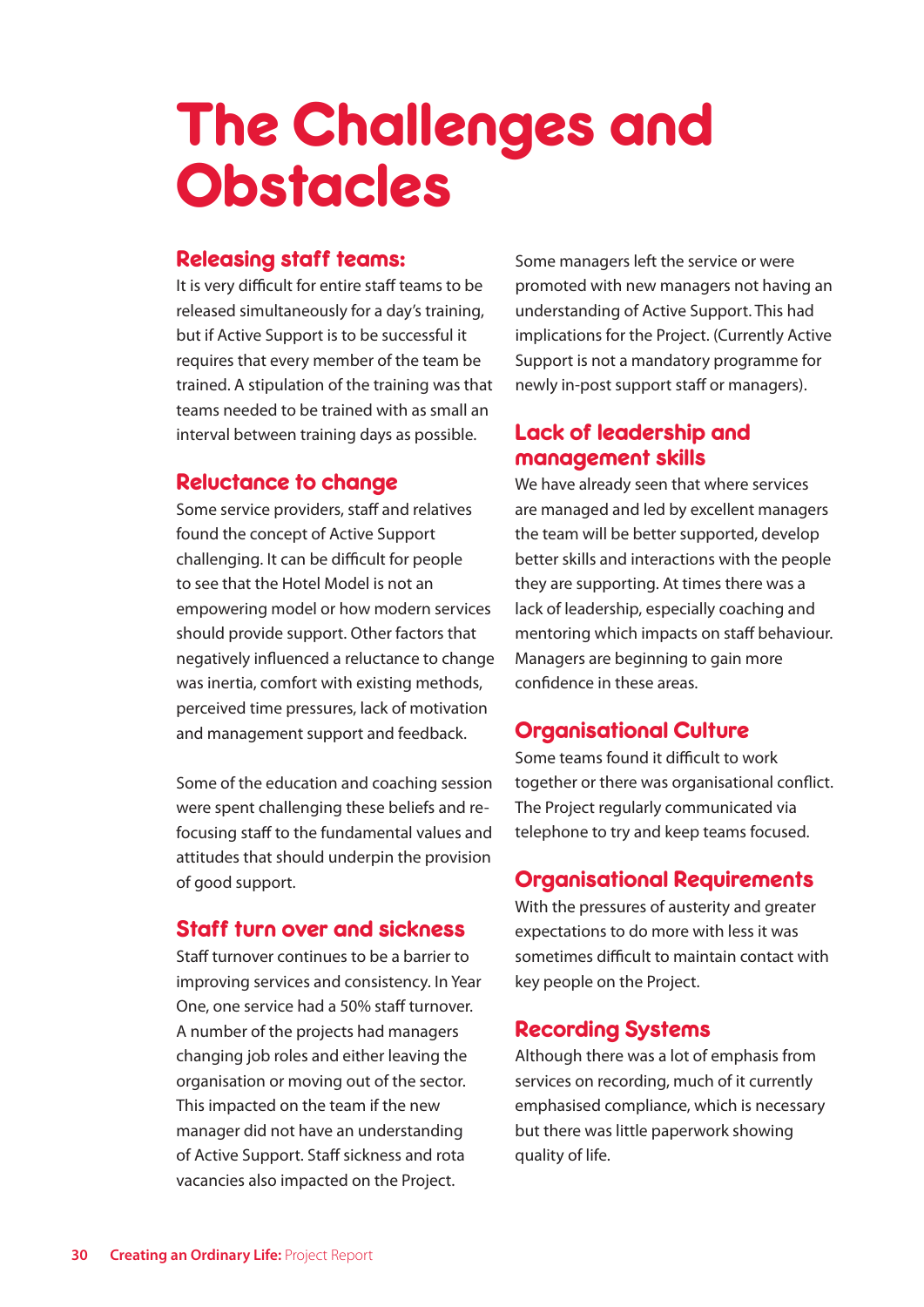# Conclusion

The project has enabled services to make significant impact on the lives of people being supported by their service. The outcomes of the project have been met in most areas and it has been shown that there has been an improvement in:

#### Reductions in behaviour that is challenging

People are being supported to take part more in their everyday lives by staff changing their behaviour and delivering a more person centred model of support.

#### Improvements in mental health

People are increasing their self esteem and confidence and are just 'doing' more in their own lives supported by staff who have changed their support to focusing on what a person needs to do and wants to do to. People are more occupied throughout the day.

#### Improvements in oral hygiene

Managers have reported that people in their services are having less dentistry work carried out and dentists are commenting on the improvement in oral hygiene.

#### People developing new skills by taking part in routine activities

Some people have learnt to catch a bus independently for the first time; some are being supported to get a part time job; some are developing skills in animal husbandry; some engaging in work experience.

#### People are maintaining current skills

Staff give people opportunities to 'do' what they can already do regularly.

#### People with complex and profound learning disabilities are involved in their own lives more

Staff are "working with" rather than "for". The time people are disengaged has been reduced.

#### Reduction in support

This has been achieved by staff giving just the right amount of support, and encouraging the person to do more. Enabling skill development motivation and self esteem.

#### Health Improvements

Services have reported that health has improved in the following areas:

- Reduction in the intake of alcohol
- Reduction in smoking
- Reduction in medication for mental health
- Improvement in oral hygiene
- Weight loss healthier eating and exercising

#### Staff Turnover

Evidence for reduction in staff turnover has not been able to be calculated over the short duration of the project. Research undertaken by the Avenues Group in Kent however showed a propensity to leave by staff decreased from 34% to 10% where Active Support had been implemented. It is hoped as staff feel more valued and are supported to learn new skills by a good manager, staff turnover will reduce. Further research is required in this area.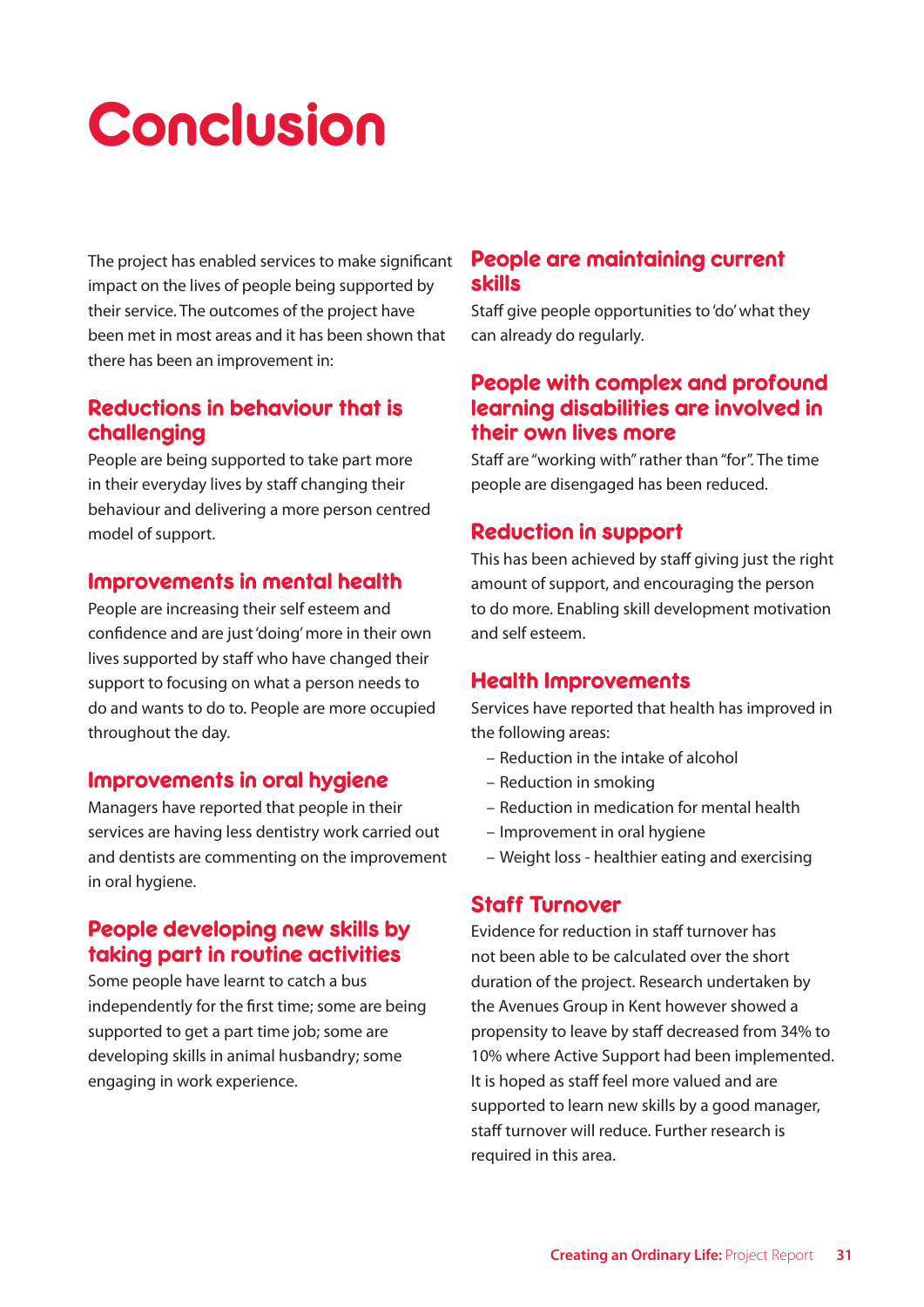### Recommendations

- • Include Active Support in policies and strategies at all levels.
- • Services should describe the functional activities they offer as well as their basic elements of provision (buildings, staff resources etc). This will help stakeholders to see what peoples lives 'look' like on a day to day basis. This will enable services to be commissioned on what they deliver and not what they say. They should clearly be able to demonstrate evidence based practice and how this is achieved on a day to day basis through Active Support methodologies.
- • Health Education England, Skills for Care and Skills for Health to work in partnership with people who need care and support, parents and carers to develop evidence based learning. Such programmes must be monitored and delivered by professional and competent skilled facilitators.
- • Active Support and staff skill development should link in with the induction process and on going supervision and appraisal system.
- There should be a robust system in place for monitoring the outcomes set out in the initial plans, (PCP) which must include Quality of Life. Monitoring systems must not be reliant on a paper based system alone.
- • Managers of services become competent and knowledgeable in both Active Support, coaching and mentoring to develop their team. Time must be given to managers to deliver this role in practice. Active Support has to be driven by the manager for sustained implementation.
- Further research to be undertaken into the many health areas that could profoundly influence and improve peoples' lives.

**Christine Rose** Project Manager March 2015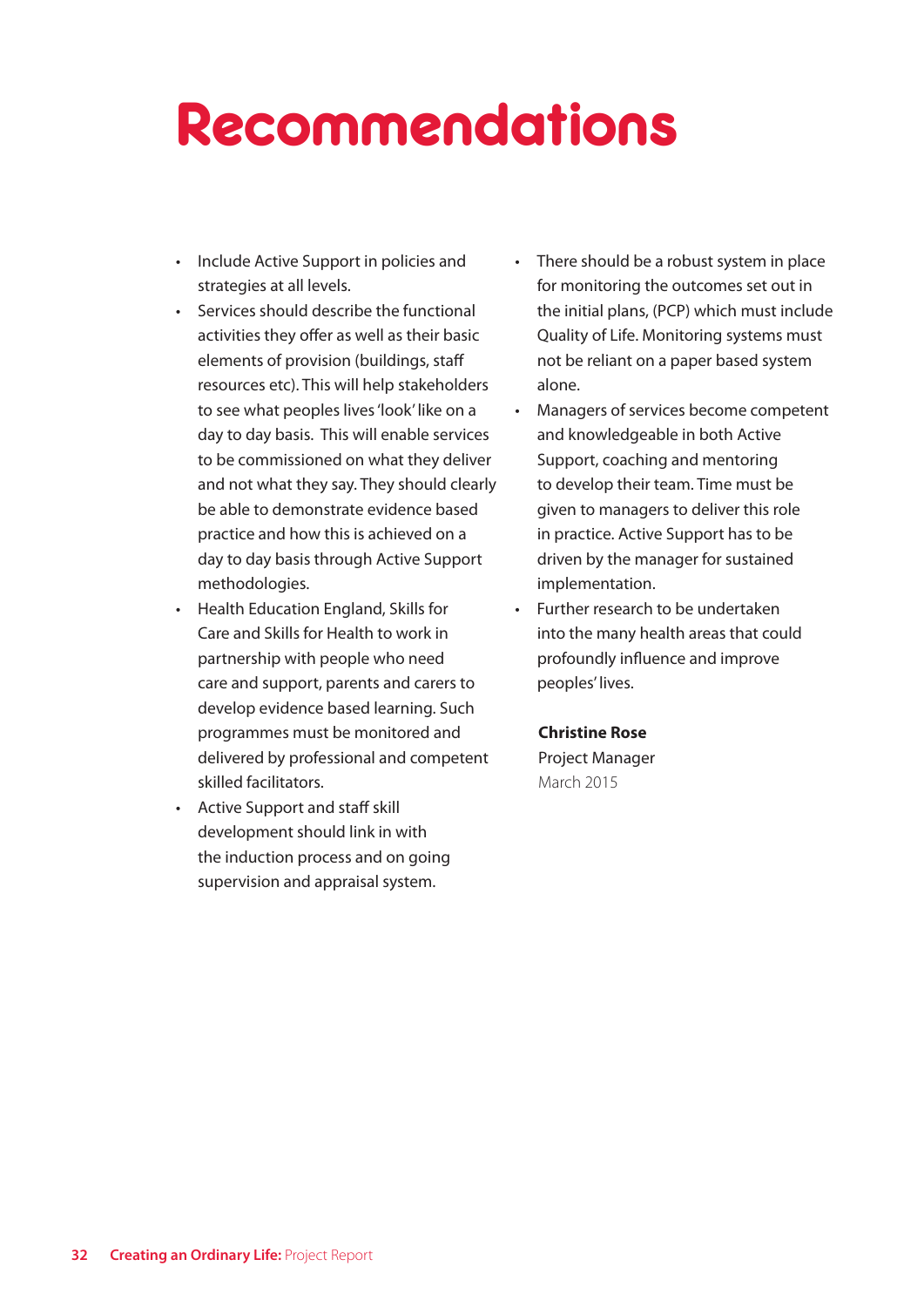### References

J. Mansell, Services for People with Learning Disabilities and Challenging Behaviour of Mental *Health Needs* (1993), and revised edition (2007)

Royal College of Pyschiatrists, British Pyschological Society and Royal College of Speech and Language Therapists, Challenging Behaviour: a unified *approach* (2007)

Winterbourne View Time for Change: transforming *the commissioning of services for people with learning disabilities and/or autism*

Department of Health, Winterbourne View Review: Concordat: a programme of action (2012)

Ashman B and Beadle Brown – *A valued life developing person centred approaches so people can be more included* (2006)

Stancliffe, R. J., Harman, A., Toogood, S. and McVilly, K. R. (2007) *Australian implementation and evaluation of active support.* Journal of Applied Research in Intellectual Disabilities,

Department of Human Services. (2008) Evaluation: Person Centred Active Support in Rural Victoria. Melbourne. Department of Human Services.

Totsika, V., Toogood, S. and Hastings, R. (2008) Active Support: Development, Evidence Base, and *Future Directions.* In L. M. Glidden (Ed

Stancliffe, R. J., Jones, E., Mansell, J. and Lowe, K. (in press) Active Support: A Critical Review and *Commentary.*

Jones E, Felce D, Lowe K, Bowley C (2001) *Evaluation of the dissemination of active support training and training trainers*

Felce D, Jones E, Lowe K, Perry J. (2003) Rational resourcing and productivity: Relationship among *staff input, resident characteristics and group home quality.* 

Jones, E. and K. Lowe ( 2005) *Empowering Service*  Users Through Active Support in Patricia O'Brien & Martin Sullivan Eds Allies In Emancipation: Shifting From "Giving Service To Providing Support" Melbourne.

Lowe, K., Allen, D., Jones, E., Brophy, S., Moore, K. & James, W. Challenging Behaviours: Prevalence and Topographies.

Lowe, K., Jones, E., Allen, D., Davies, D., James, W., Doyle, T., Andrew, J., Kaye, N., Jones, S., Brophy, S. & Moore, K.. (2007) *Staff training in Positive Behaviour*  Support: impact on attitudes and knowledge.

Jones, E., Felce, D., Lowe, K., Bowley, C., Pagler, J., Strong, G., Gallagher, B,. Roper, A. and Kurowska, K. (2001) *Evaluation of the dissemination of active support training and training trainers.*

Perry, J., Lowe, K., and Felce, D. (2000) *Characteristics of staffed community housing services*  for people with learning disabilities: A stratified *random sample of statutory, voluntary and private sector provision.*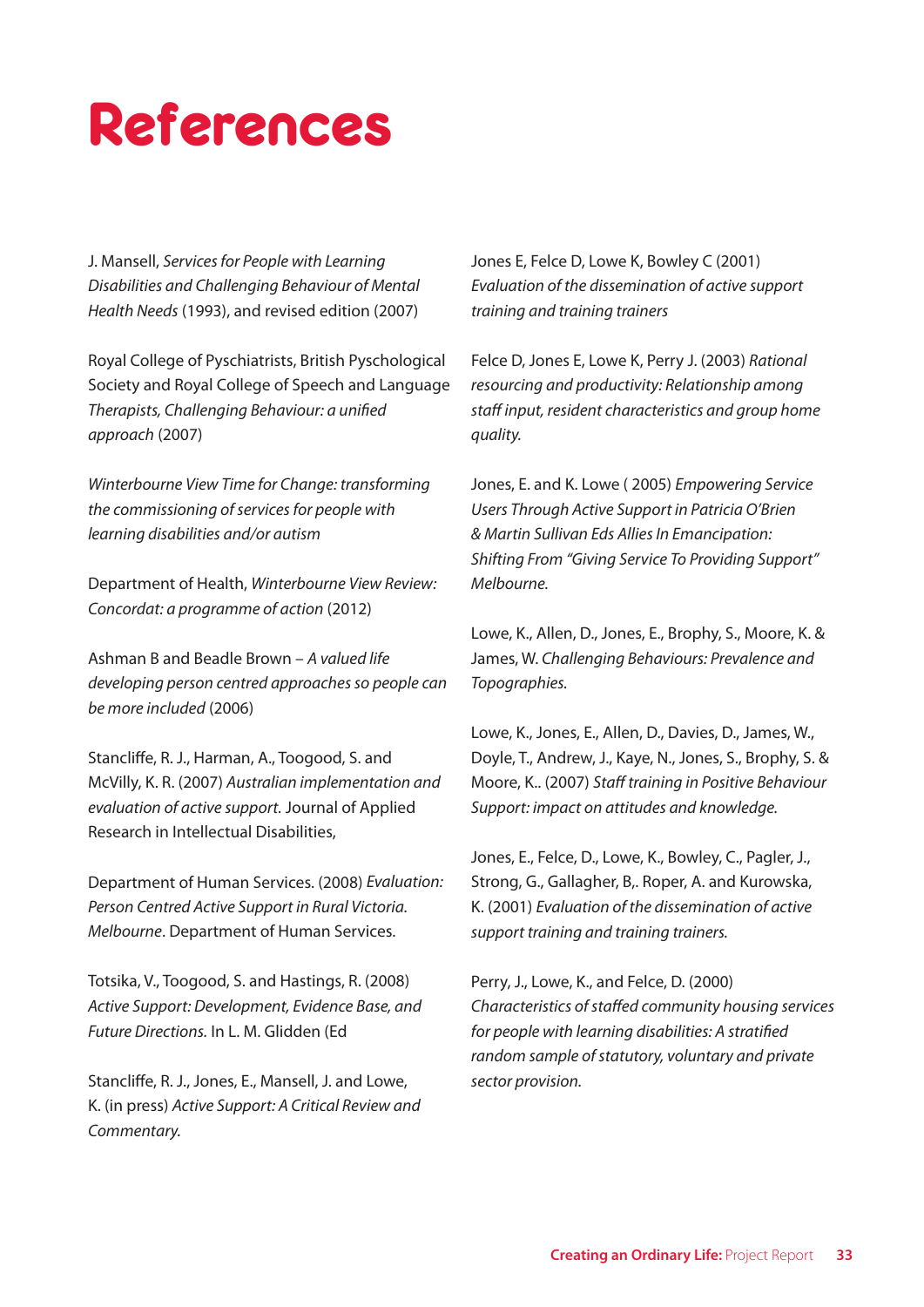Lowe, K., Felce, D. and Blackman, D. (1996) Challenging behaviour: the effectiveness of specialist *support teams.* 

Lowe, K. (1992) Community based services: What *consumers think.* 

Lowe, K. and de Paiva, S. (1991) NIMROD :

Mansell, J., Beadle-Brown, J., Whelton, R., Beckett, C. and Hutchinson, A. (2008) *Effect of service structure and organisation on staff care practices in small community homes for people with intellectual disabilities.*

Beadle-Brown, J., Mansell, J. and Kozma, A. (2007) *Deinstitutionalization in intellectual disabilities.*

Adams, L., Beadle-Brown, J. and Mansell, J. (2006) Individual planning: an exploration of the link *between quality of plan and quality of life.* 

Mansell, J. and Beadle-Brown, J. (2005) *Person*centred planning and person-centred action: A critical *perspective.* 

Mansell, J. and Beadle-Brown, J. (2004) *Personcentred planning or person-centred action? Policy and practice in intellectual disability services.* 

Mansell, J. and Beadle-Brown, J. (2004) *Personcentred planning or person-centred action? A response to the commentaries.*

Mansell, J., Beadle-Brown, J. and Clegg, S. (2004) The situation of large residential institutions in *Europe.* In G. Freyhoff, C. Parker, M. Coué, & N. Greig (Eds.),

Jones. E, Perry. J, Lowe. K, Felce. D, Toogood, S., Dunstan. F., Allen. D, Pagler. J. (1999). *Opportunity and the promotion of activity among adults with severe intellectual disability living in community*  residences: the impact of training in active support.

Stancliffe, R. J.,, Harman, A. D, Toogood, S., McVilly, K. R. Australian Implementation and Evaluation of *Active Support.*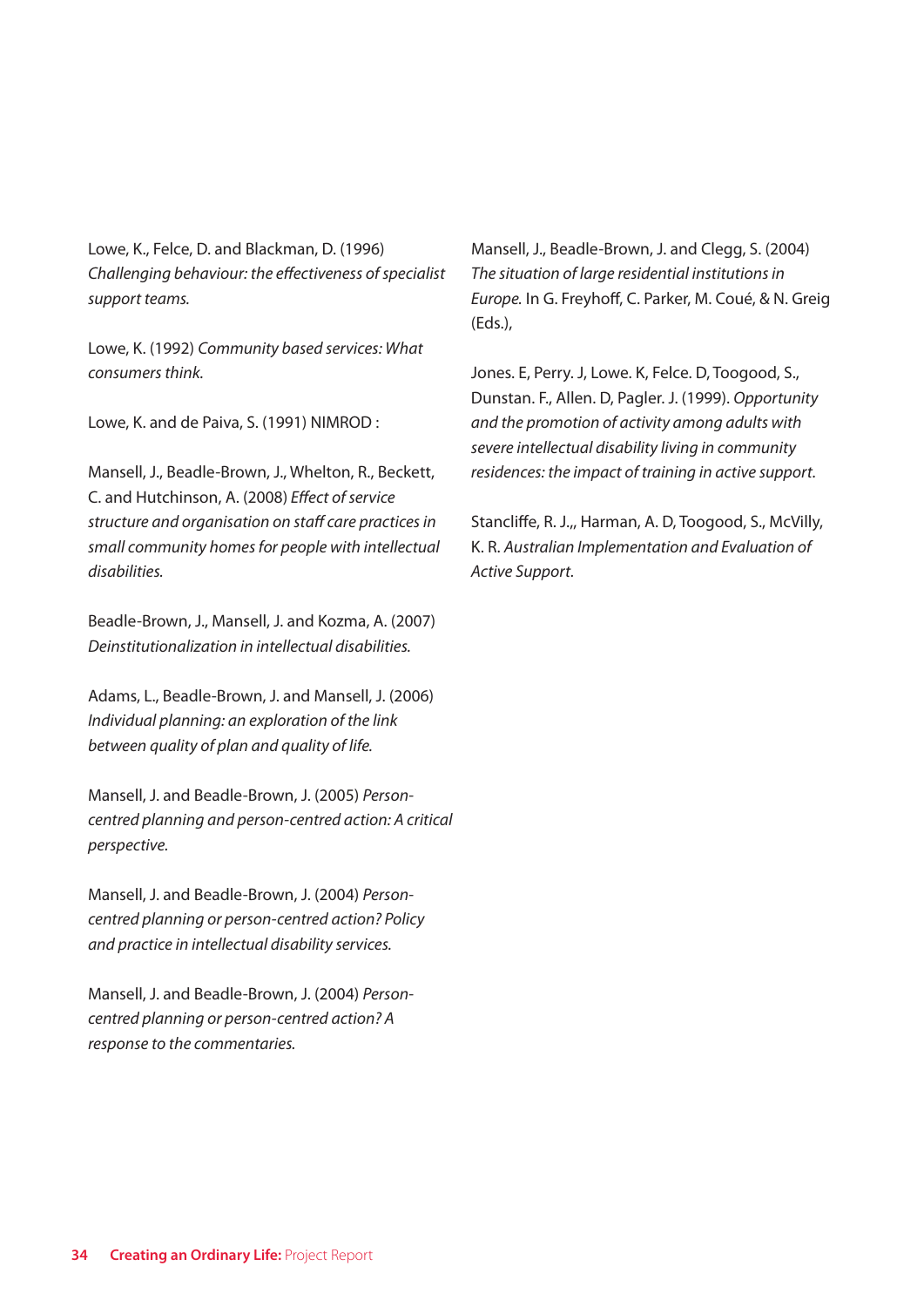# Further reading

#### **Health**

**UK health and learning disability network** www.jan-net.co.uk

**Department of Health** www.dh.gov.uk/heathersearch/?searchTerms=learning+disability+publications

**Learning Disability Observatory** www.improvinghealthandlives.org.uk

#### PMLD Specific:

**Raising our Sights** www.dh.gov.uk/en/Publicationsandstatistics/Publictions/PublicationsPolicyAndGuidance/DH\_114346

**PMLD Network** www.pmldnetwork.org

**PMLD Link** www.pmldlink.org.uk/

**PMLD Factsheet** www.pmldnetwork.org/pmld%20definition%20factsheet%20-%20standardpdf

**Mencap's PMLD Communication Guide** www.mencap.org.uk/page.asp?id=1539

#### Easy Read

**Easy Health** www.easyhealth.org.uk

**Change** www.changepeople.co.uk

**Human Rights** www.improvinghealthandlives.org.uk